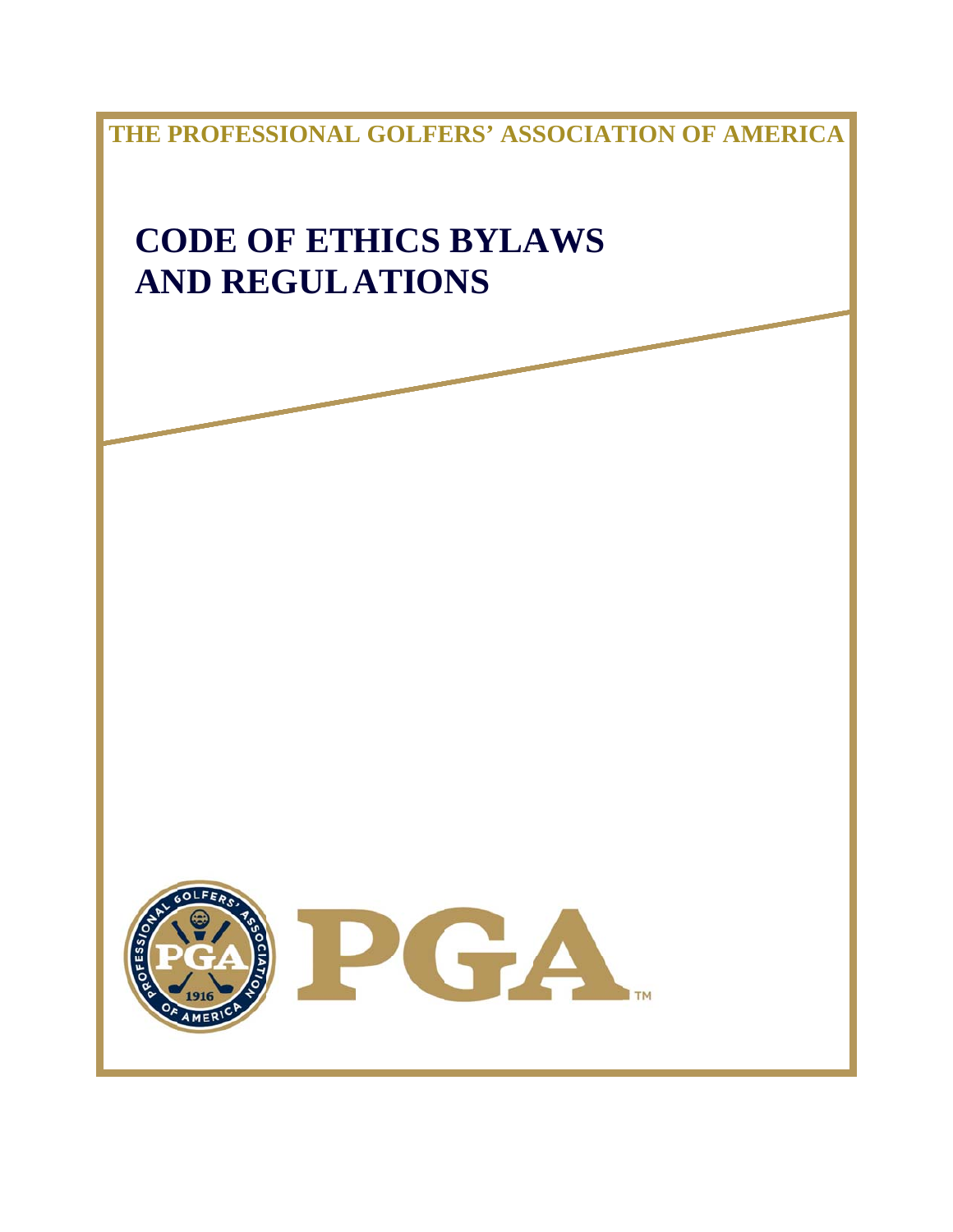# **THE PROFESSIONAL GOLFERS' ASSOCIATION OF AMERICA TABLE OF CONTENTS**

## CODE OF ETHICS BYLAWS

|            | <b>Article II, Code of Ethics Preamble</b>            |   |  |
|------------|-------------------------------------------------------|---|--|
| Section 1  | Dedication                                            |   |  |
| Section 2  | Authority                                             |   |  |
| Section 3  | Definitions                                           |   |  |
| Section 4  | Entities                                              | 3 |  |
| Section 5  | Review of Inquiries, Complaint Processing and Initial |   |  |
|            | <b>Investigatory Procedures</b>                       | 6 |  |
| Section 6  | Notice and Knowledge of Rules                         |   |  |
| Section 7  | <b>Rules of Professional Conduct</b>                  |   |  |
| Section 8  | Misconduct and Minor Misconduct                       |   |  |
| Section 9  | Criminal Misconduct                                   | 8 |  |
| Section 10 | Discipline by Foreign or Federal Jurisdiction;        |   |  |
|            | Choice of Law                                         | 8 |  |
| Section 11 | Generally                                             |   |  |

## CODE OF ETHICS REGULATIONS

| $\mathbf{I}$ | Diversion of Disciplinary Cases to Professionalism    |    |
|--------------|-------------------------------------------------------|----|
|              | <b>Enhancement Programs</b>                           | 13 |
| H            | Confidentiality                                       | 14 |
| Ш            | Procedures Upon Criminal or Professional Misconduct;  |    |
|              | Discipline Upon Determination or Judgment of Guilt of |    |
|              | Criminal Misconduct                                   | 16 |
| <b>IV</b>    | Code of Ethics Procedures                             | 18 |

## SECTION TOURNAMENT POLICY

Discipline, Penalties and Appeals 22

## FORMS

| Ш  | <b>Statement of Ethics Violations Fact Sheet</b> |  |
|----|--------------------------------------------------|--|
| IV | Initial Screening Inquiry Sheet                  |  |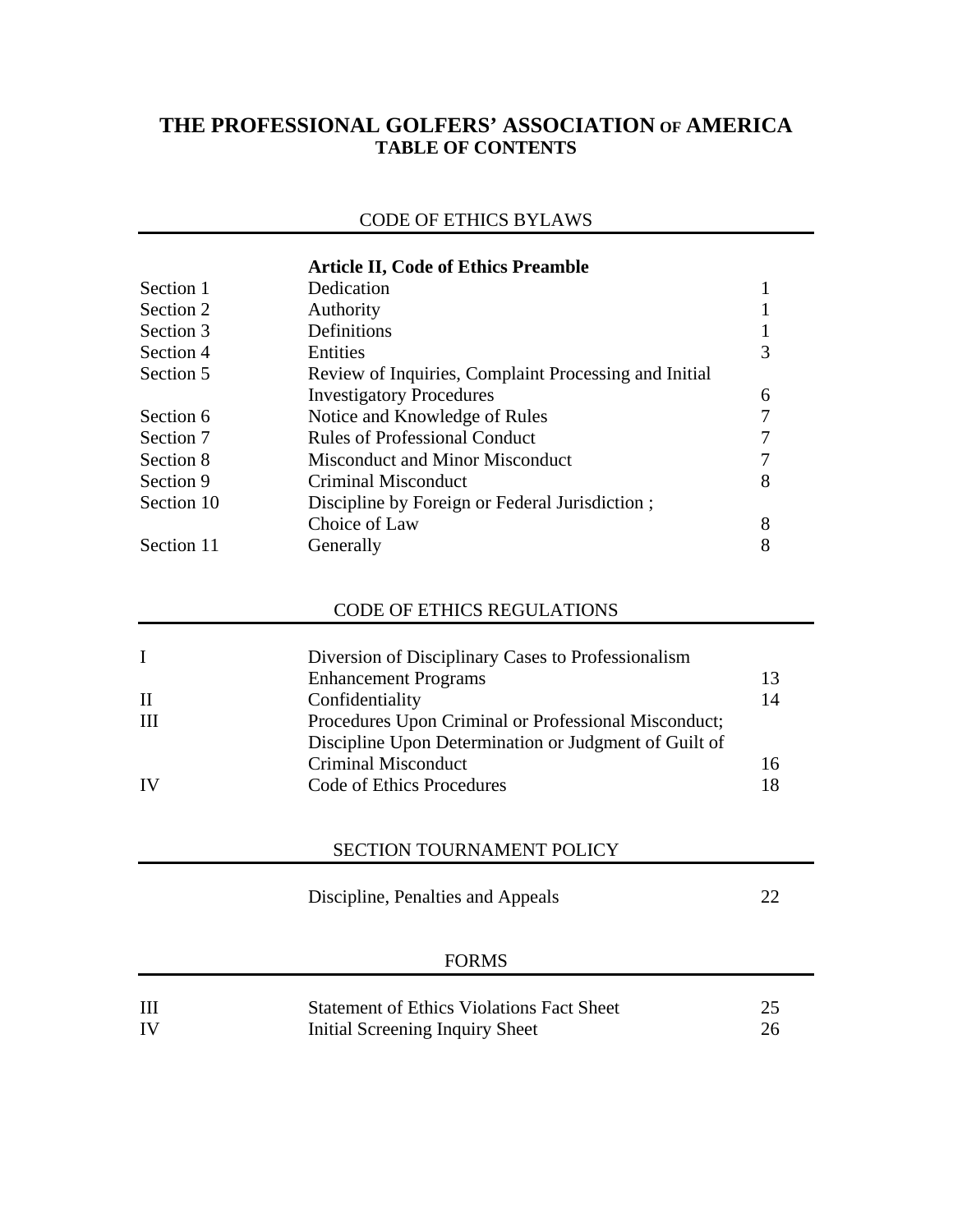## **ARTICLE II CODE OF ETHICS CODE OF ETHICS PREAMBLE**

## **Section 1. Dedication**

Believing that the growth of the game of golf and its high standing in this country is largely due to the efforts of its early PGA Professionals and because of their ideals of sportsmanship and ethical practices, the Association is dedicated to the perpetuation of those ideals. In the fulfillment of the purpose to which it is dedicated, the Association enjoins upon its members and associates rigid observance of a Code of Ethics. Membership in the Association confers no vested right to the holder thereof but is a conditional privilege that is revocable for cause

## **Section 2. Authority**

The Association Board of Directors has the inherent power and duty to prescribe standards of conduct for members and associates, to determine what constitutes grounds for discipline of members and associates, to discipline members and associates for cause, and to revoke the membership and/or associateship of every member or associate whose conduct materially breaches the Code of Ethics of the Association.

### **Section 3. Definitions**

Wherever used in these rules the following words or terms shall have the meaning herein set forth unless the use thereof shall clearly indicate a different meaning:

- (a) Association Counsel: A licensed attorney representing the Association in any proceeding under these rules.
- (b) The Board of Directors: The Board of Directors of the Association as defined in Article XIV of the Bylaws.
- (c) The Board of Control**:** The Board of Control of the Association as defined in Article VII of the Association Bylaws.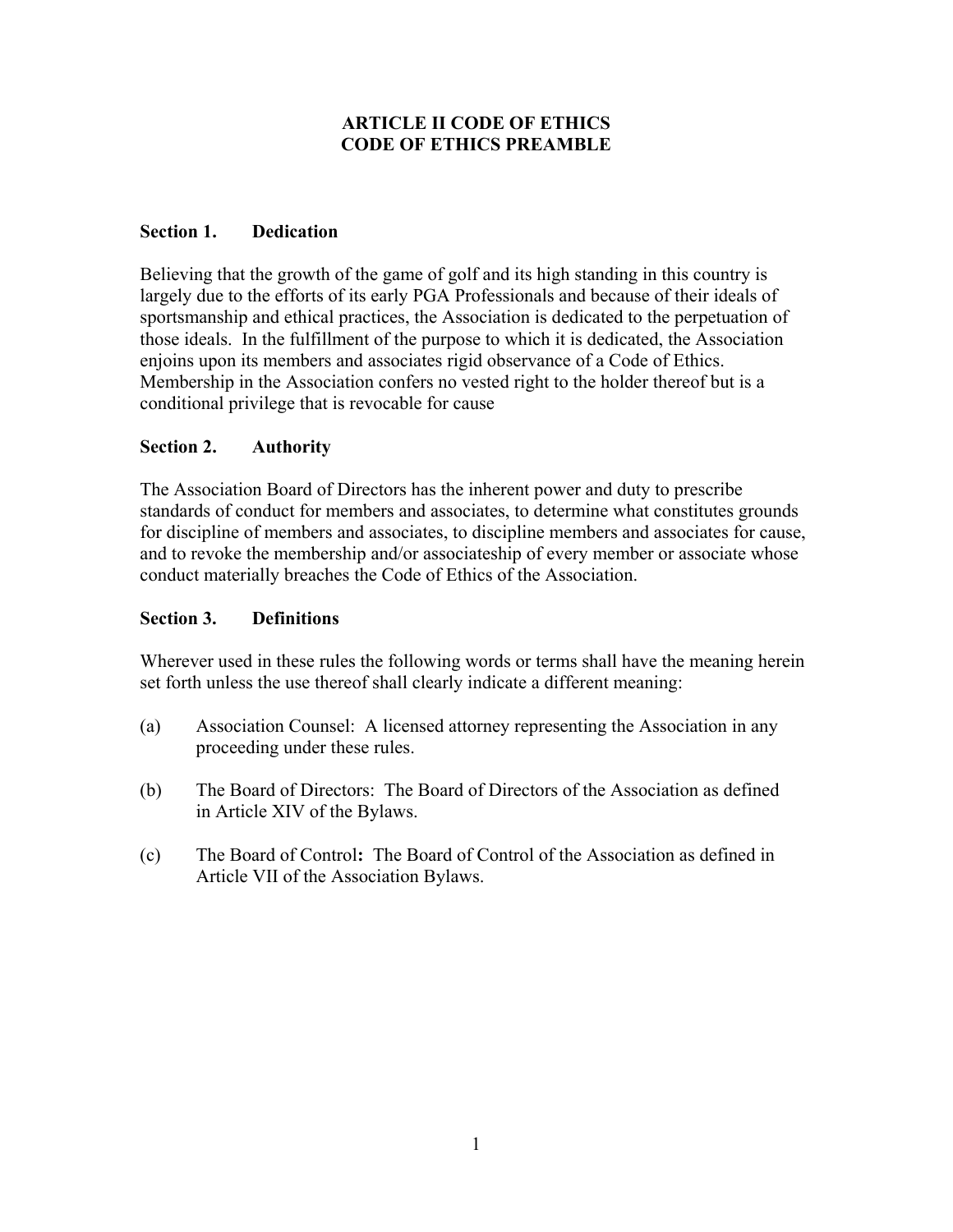- (d) Designated Reviewer: The designated reviewer is the Secretary of the Association that is responsible for review and other specific duties as assigned by the Board of Directors with respect to a particular code of ethics matter. If a designated reviewer recuses or is unavailable, any other board member or Section representative as designated by the Secretary of the Association may serve as designated reviewer in that matter. The designated reviewer will be selected, from time to time, by the board members from the Section of such Section Board of Inquiry (as defined below). On such reassignments responsibility for all pending cases from a particular Section Board of Inquiry from each Section shall pass to the new designated reviewer. The Section shall notify the General Counsel of changes in the designated reviewing members for a particular committee.
- (e) Complainant or Complaining Witness: Any person who has complained of the conduct of any member or associates of the Association to any Section or agency of the Association.
- (f) Diversion to Professionalism Enhancement Programs: The removal of a disciplinary matter from the disciplinary system and placement of the matter in a skills enhancement program in lieu of a disciplinary sanction.
- (g) Executive Committee: The executive committee of the Section or of the Association.
- (h) Final Adjudication: A decision by the authorized disciplinary authority issuing a final sanction for professional misconduct that is either not appealed by choice or by exhaustion of the appellate process or that is subject to appellate review.
- (i) Chief Executive Officer: The chief executive officer of the Association.
- (j) Professionalism Enhancement Programs: Programs operated either as a diversion from disciplinary action or as parts of a disciplinary sanction that are intended to provide educational opportunities to members and associates of the Association for enhancing skills and avoiding misconduct allegations.
- (k) Probable Cause: A finding by an authorized agency that there is cause to believe that a member or associate of the Association is guilty of misconduct justifying disciplinary action.
- (l) Referral to Professionalism Enhancement Programs: Placement of a member or associate in skills enhancement programs as a disciplinary sanction.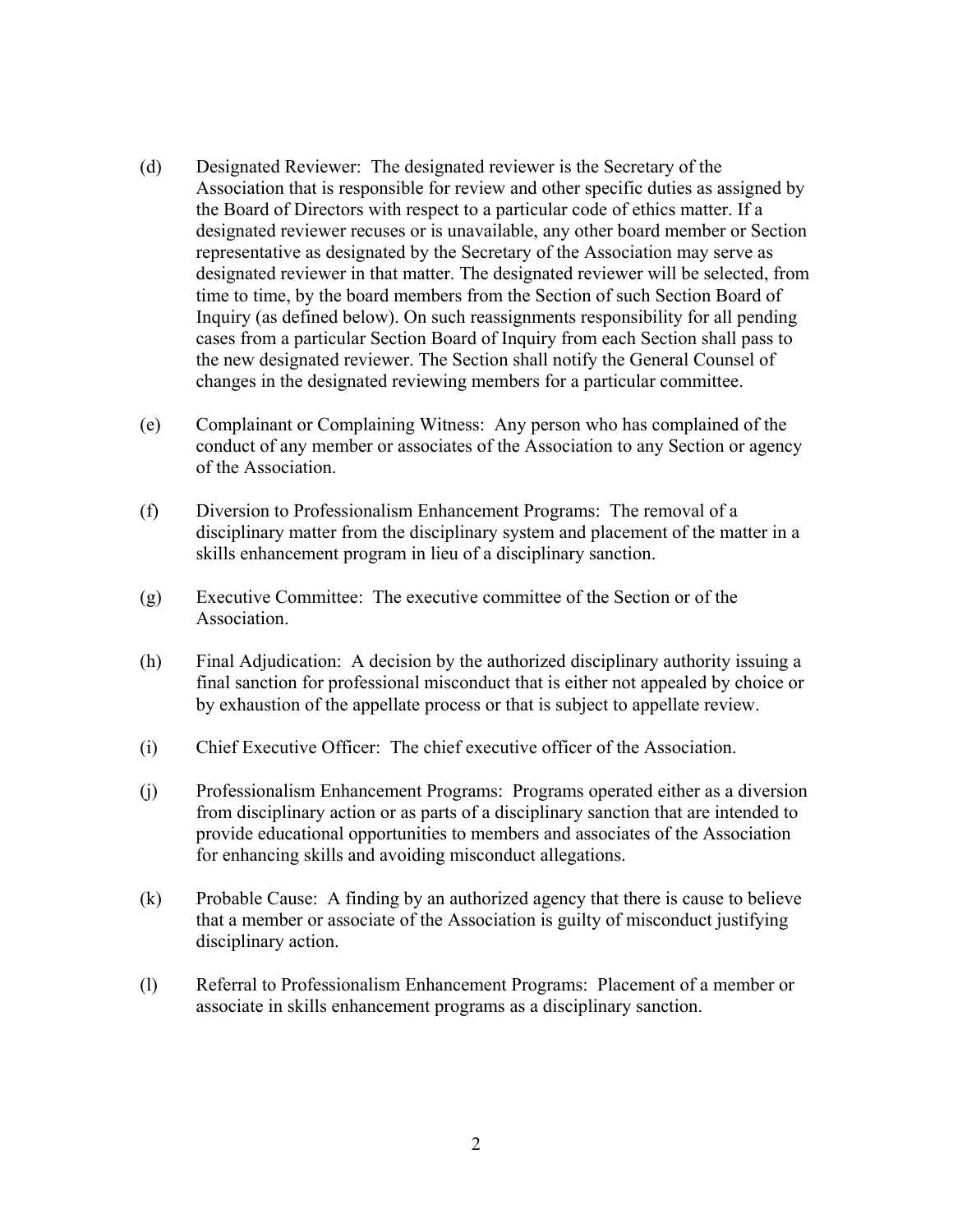- (m) Respondent: A member or associate of the Association that is subject to these rules and who is accused of misconduct or whose conduct is under investigation.
- (n) Staff Counsel: The General Counsel of the Association or his/her designee and/or legal counsel for a Section.

#### **Section 4. Entities**

The exclusive jurisdiction of the Association over the discipline of persons admitted to the Association as members or associates shall be administered in the following manner: The following entities are hereby designated as agencies of the Association for this purpose and with the following responsibilities, jurisdiction, and powers. The Board of Directors, the Association's Board of Control, and Section Boards of Inquiry of each Section shall each have such jurisdiction and powers as are necessary to conduct the proper and speedy disposition of any investigation or cause, including, but not limited to, the power to request the attendance of witnesses and request the production of books, records, or other documentary evidence. Each member of such entities has power to administer oaths and affirmations to witnesses in any matter within the jurisdiction of the entity. In the event that an action giving rise to a Code of Ethics inquiry occurs outside of the Section boundaries from which a member or associate is affiliated, then either one or more Section Board(s) of Inquiry may submit a report to the Board of Control summarizing the conduct that occurred outside the Section boundaries. In the event that a question arises over which Section should be involved in gathering evidence, then one or more Sections may request guidance from the Association General Counsel as to the proper way to proceed in the evidence gathering process.

- (a) Board of Directors of the Association
	- (1) Responsibility of Board**.** The Board of Directors is assigned the responsibility of maintaining high ethical standards among the members and associates of the Association. The Board of Directors shall supervise and conduct disciplinary proceedings in accordance with the provisions of these rules.
	- (2) Authority to File a Formal Complaint. No formal complaint shall be filed by the Association in disciplinary proceedings against a member or associates of the Association unless there shall first be a finding under these rules that probable cause exists to believe that the respondent is guilty of misconduct justifying disciplinary action, or unless the respondent has been determined or adjudged to be guilty of the commission of a felony or if a member or associate has been charged with commission of a felony under applicable law that warrants the imposition of discipline as set forth herein.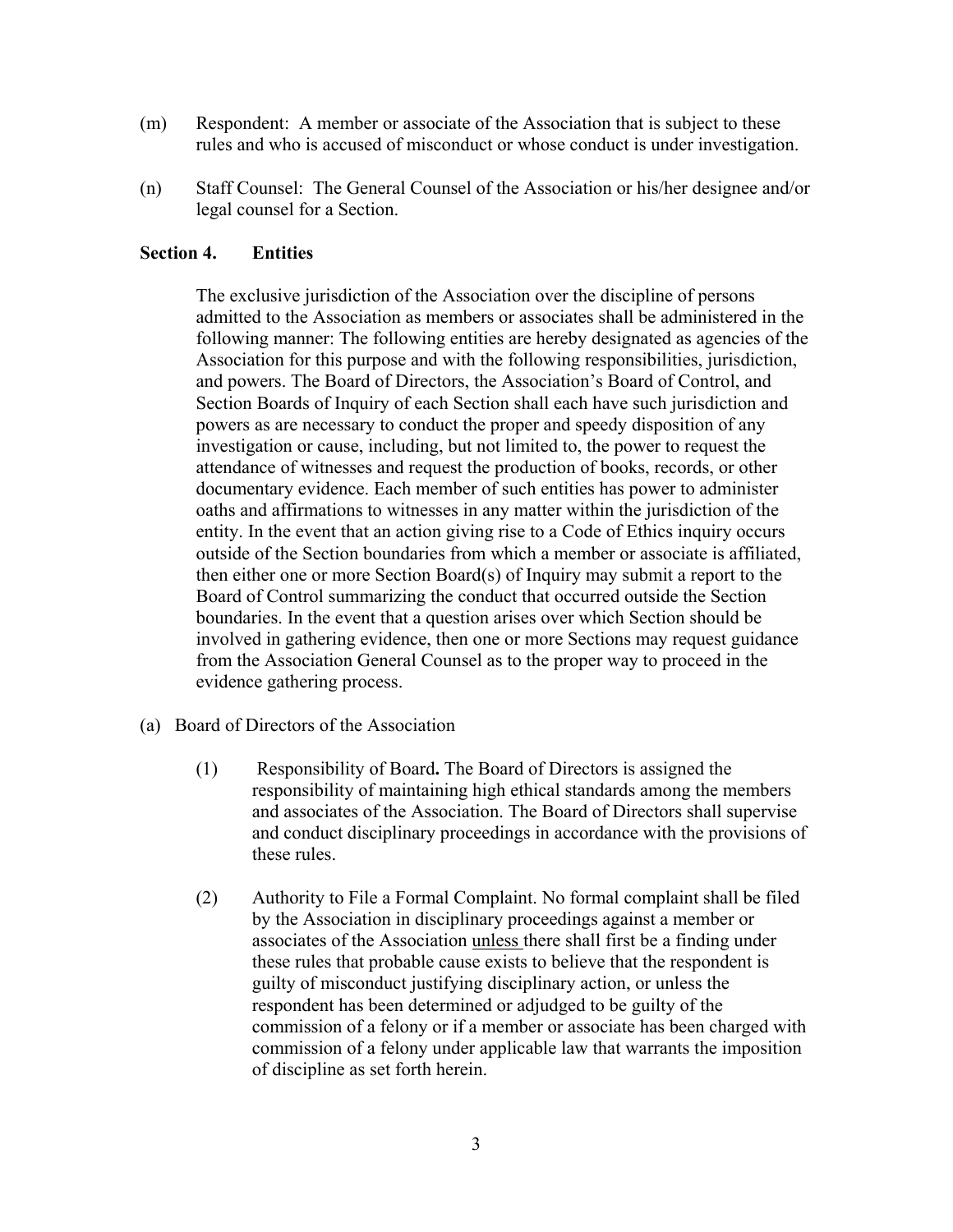- (3) Appeals from the Board of Control**.** The Board of Directors has the jurisdiction to hear appeals that arise from decisions of the Board of Control. All decisions rendered by the Board of Directors for Code of Ethics appeals shall be final.
- (b) Counsel for the Association

The Association may employ staff counsel or the Sections may retain outside counsel for Association to perform such duties, as may be assigned, under the direction of Board of Directors.

(c) Code of Ethics Committee

There shall be such code of ethics committees as are herein provided, each of which shall have the authority and jurisdiction required to perform the functions hereinafter assigned to it and which shall be constituted and appointed as follows:

- (1) Section Board of Inquiry. There shall be at least 1 Section Board of Inquiry for each Section of the Association. Such committees shall be designated as Section Board of Inquiry and shall be appointed by the Section President, with approval by majority vote by the Section Executive Committee. Members of Section Board of Inquiry must be members in good standing of the Association. The Section Board of Inquiry shall have jurisdiction and the power to proceed in all matters properly before them. The Section Board of Inquiry shall have the jurisdiction to investigate complaints and to submit a report of its findings to the Board of Control. In addition, The Section shall have the exclusive jurisdiction for all Section tournament violations and ethics charges arising from any Section tournament program for "Minor Penalties" as defined herein.
	- (A) Membership, Appointment, and Eligibility for Section Boards of Inquiry. Each Section Board of Inquiry shall be appointed by the Section President and shall consist of not fewer than 3 members. All appointees shall be Section Members with no less than five (5) years of membership in the Association

No member of a Section Board of Inquiry or the Board of Control shall perform any committee function when that member:

(i) is related by blood or marriage to the complainant or respondent;

(ii) has a financial, business, property, or personal interest in the matter under consideration or with the complainant or respondent;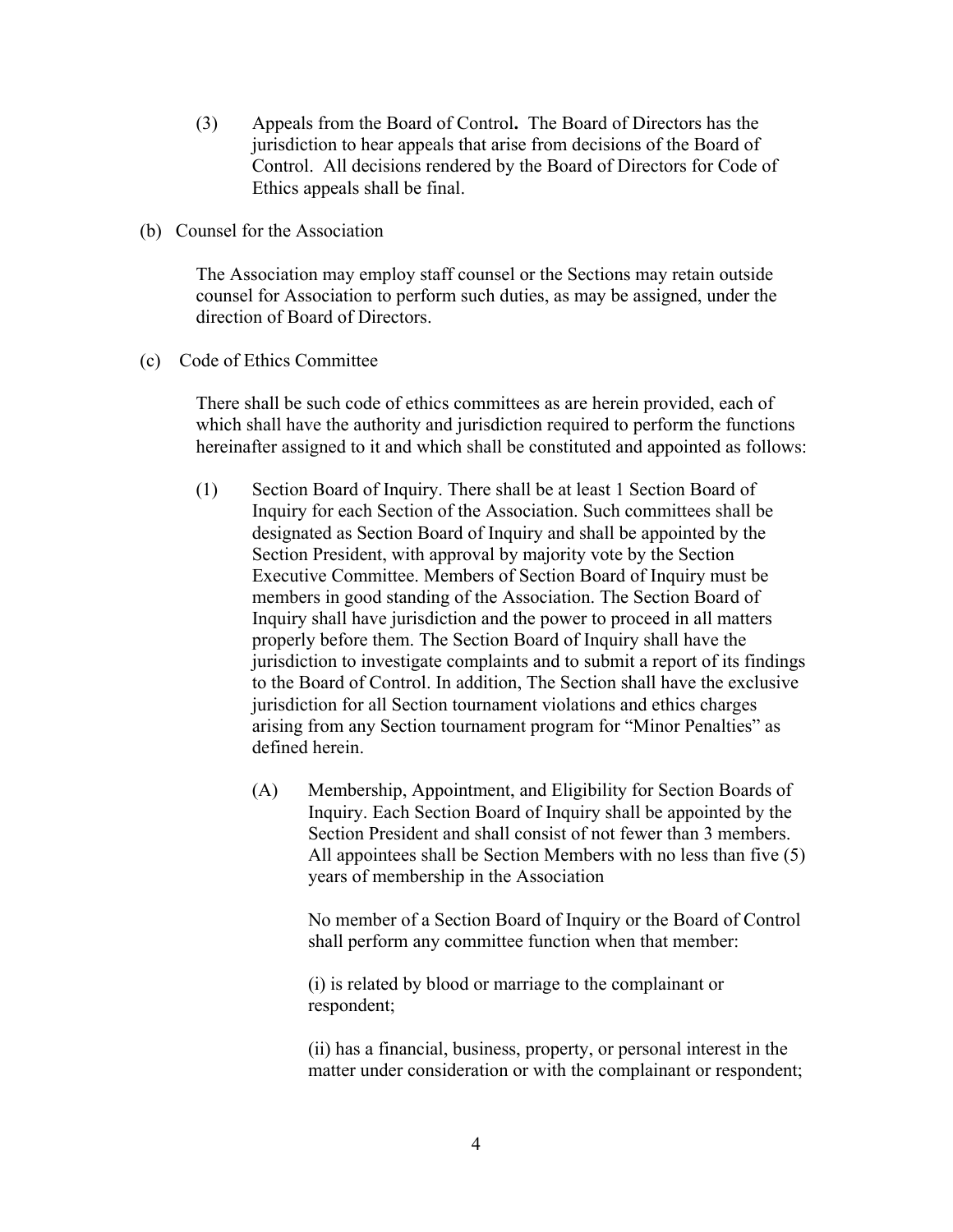(iii) has a personal interest that could be affected by the outcome of the proceedings or that could affect the outcome; or

(iv) is prejudiced or biased toward either the complainant or the respondent.

Upon notice of the above prohibitions the affected members should recuse themselves from further proceedings. The Section Board of Inquiry chair shall have the power to disqualify any member from any proceeding in which any of the above prohibitions exist and are stated of record or in writing in the file by the chair. A qualified member of the Section may be appointed to replace the recused committee member for the applicable case at the discretion of the Section President. In the case of the Board of Control, no replacement of a recused member shall occur.

- (B) Terms. The terms of the members shall be for 1 year from the date of administration of the oath of service on the Section Board of Inquiry or until such time as their successors are appointed and qualified. Continuous service of a member may continue for so long as the member is willing to serve and for so long as the President of a Section desires the service of the member (subject to meeting all qualifications to serve on the committee).
- (C) Officers. There shall be a chair and vice-chair designated by the Designated Reviewer of Section Board of Inquiry.
- (D) Oath. Each new member of a Section Board of Inquiry shall subscribe to an oath to fulfill the duties of the office.
- (E) Removal. Any member of a Section Board of Inquiry may be removed from office by the applicable Section President.
- (d) Board of Control

The Board of Control shall be the national body with the jurisdiction to investigate and to hear initial Code of Ethics cases arising from alleged infractions of the Code of Ethics arising from acts committed in connection with a PGA of America national programs (i.e. PGA of America tournament, PGA of America Growth of the Game program and any other PGA of America national program). The Board of Control shall also render decisions for all Code of Ethics cases submitted to it for review by the Section Boards of Inquiry.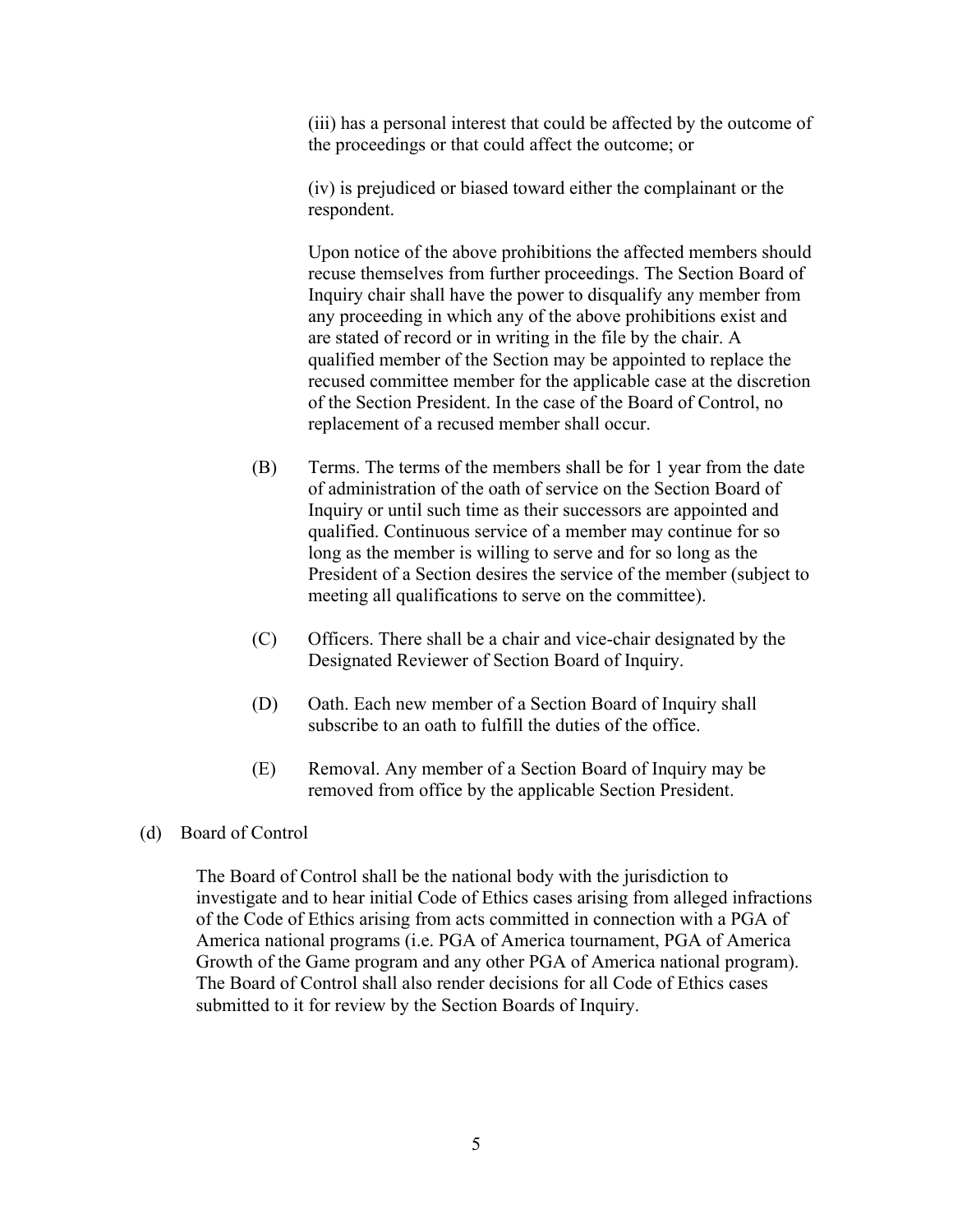## **Section 5 Review of Inquiries, Complaint Processing and Initial Investigatory Procedures**

- (a) Screening of Inquiries. Prior to opening a disciplinary file, Association counsel shall review the inquiry made and determine whether the alleged conduct, if proven, would constitute a violation of the Rules Regulating The Association warranting the imposition of discipline. If Association counsel determines that the facts, if proven, would not constitute a violation of the Rules warranting the imposition of discipline, Association counsel may decline to pursue the inquiry. A decision by Association counsel not to pursue an inquiry shall preclude further action and review under the Rules. The complainant and respondent shall be notified of a decision not to pursue an inquiry and shall be given the reasons therefore.
- (b) Complaint Processing and Association Counsel Investigation. If Association counsel decides to pursue an inquiry with the concurrence of the chair of the applicable Section Board of Inquiry or the chair of the Board of Control (dependent upon which Entity has jurisdiction), then a disciplinary file shall be opened and the inquiry shall be considered as a complaint, if the form requirement of subdivision (c) is met. Association counsel shall delegate the investigation of the allegations contained in the complaint to the appropriate entity representatives (either to the applicable Section Board of Inquiry or to the Board of Control). In the event that the applicable Section Board of Inquiry chair or the Board of Control chair disagree with the recommendation to proceed with the case, then the case shall proceed to the hearing phase to enable to applicable Entity to decide the merits of the case.
- (c) Form for Complaints. All complaints, except those initiated by Association, shall be in writing.
- (d) Dismissal of Disciplinary Cases. Association counsel may dismiss disciplinary cases if, after complete investigation, Association counsel determines that the facts show that the respondent did not violate the Rules and Association counsel's decision is approved by the Section Board of Inquiry chair or the Board of Control chair. In the event that either the applicable Section Board of Inquiry chair or the Board of Control chair are not in agreement with the decision to dismiss the case rendered by Association Counsel, then the hearing shall be held by the applicable Entity to decide the merits of the case. Dismissal by Association counsel, that is approved by the applicable Entity as set forth above, shall preclude further action or review under the Rules. If a disciplinary case is dismissed as set forth herein, the complainant shall be notified of the dismissal and shall be given the reasons therefore.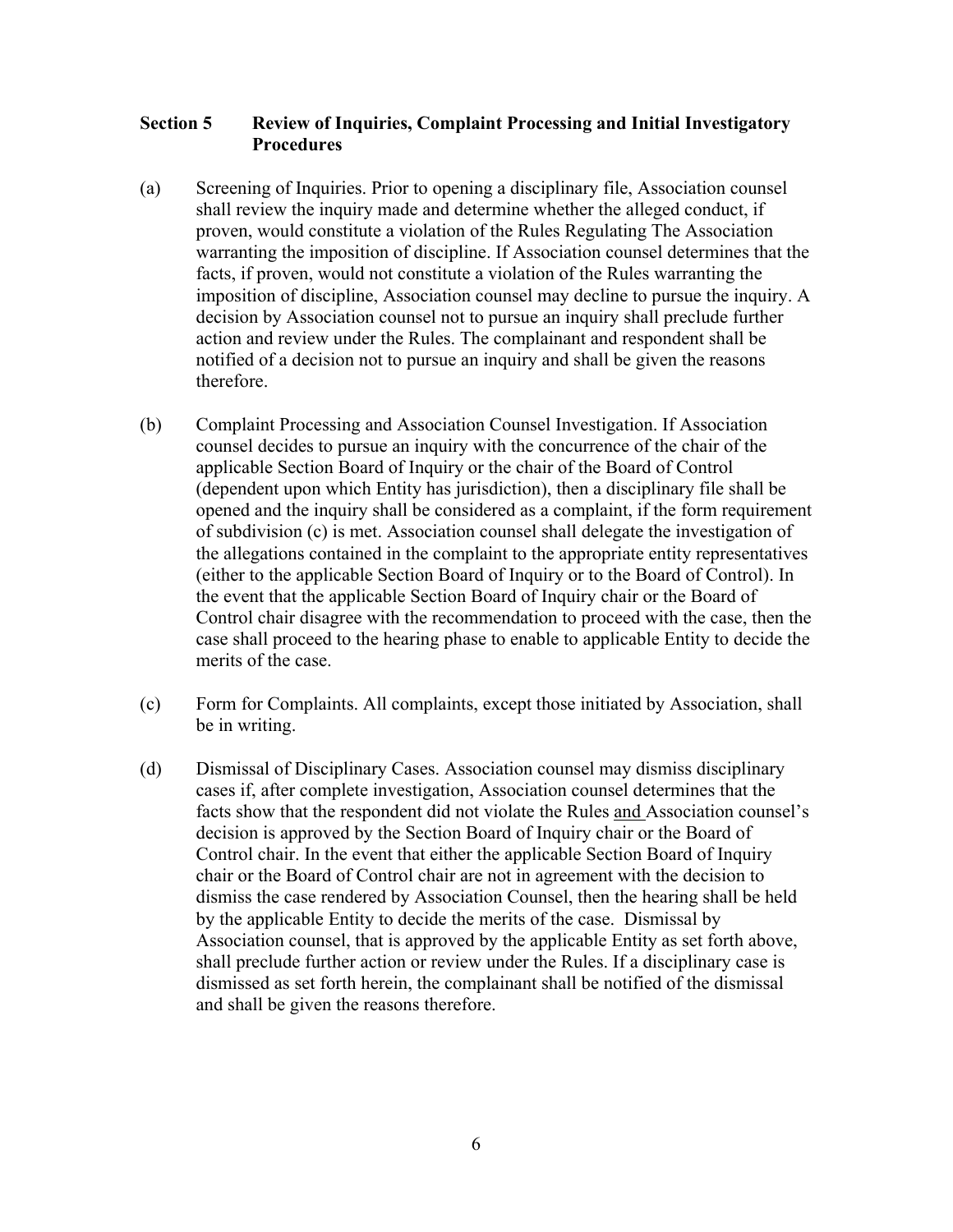- (e) Diversion to Professionalism Enhancement Programs**.** Association counsel may recommend diversion of disciplinary cases as provided elsewhere in these rules if, after complete investigation, Association counsel determines that the facts show that the respondent's conduct did not constitute disciplinary violations more severe than Minor Misconduct. The Board of Control will be required to concur with Association counsel's recommendation.
- (f) Referral to Section Board of Inquiry. Association counsel may refer disciplinary cases to a Section Board of Inquiry for its further investigation as authorized elsewhere in these rules.
- (g) Information Concerning Closed Inquiries and Complaints Dismissed by Staff. When Association counsel does not pursue an inquiry or dismisses a disciplinary case, such action shall be deemed a finding of no probable cause for further disciplinary proceedings and the matter shall become public information.

## **Section 6 Notice and Knowledge of Rules**

Every member and associate of the Association is within the jurisdiction and subject to the disciplinary authority of the Association and of its agencies under this rule and is charged with notice and held to know the provisions of this rule and the standards of ethical and professional conduct prescribed by the Association.

### **Section 7 Rules of Professional Conduct**

Violation of the Rules of Professional Conduct by members or associates as adopted by the rules governing Association is a cause for discipline.

### **Section 8 Misconduct and Minor Misconduct**

The standards of professional conduct to be observed by members and associates of the Association are not limited to the observance of rules and avoidance of prohibited acts, and the enumeration herein of certain categories of misconduct as constituting grounds for discipline shall not be deemed to be all-inclusive nor shall the failure to specify any particular act of misconduct be construed as tolerance thereof. The commission by a member or associate of any act that is unlawful or contrary to honesty and professional integrity, whether the act is committed in the course of the members or associates actions as a PGA Golf Professional or otherwise, whether committed within or outside the members or associates Section, and whether or not the act is a felony or misdemeanor, may constitute a cause for discipline.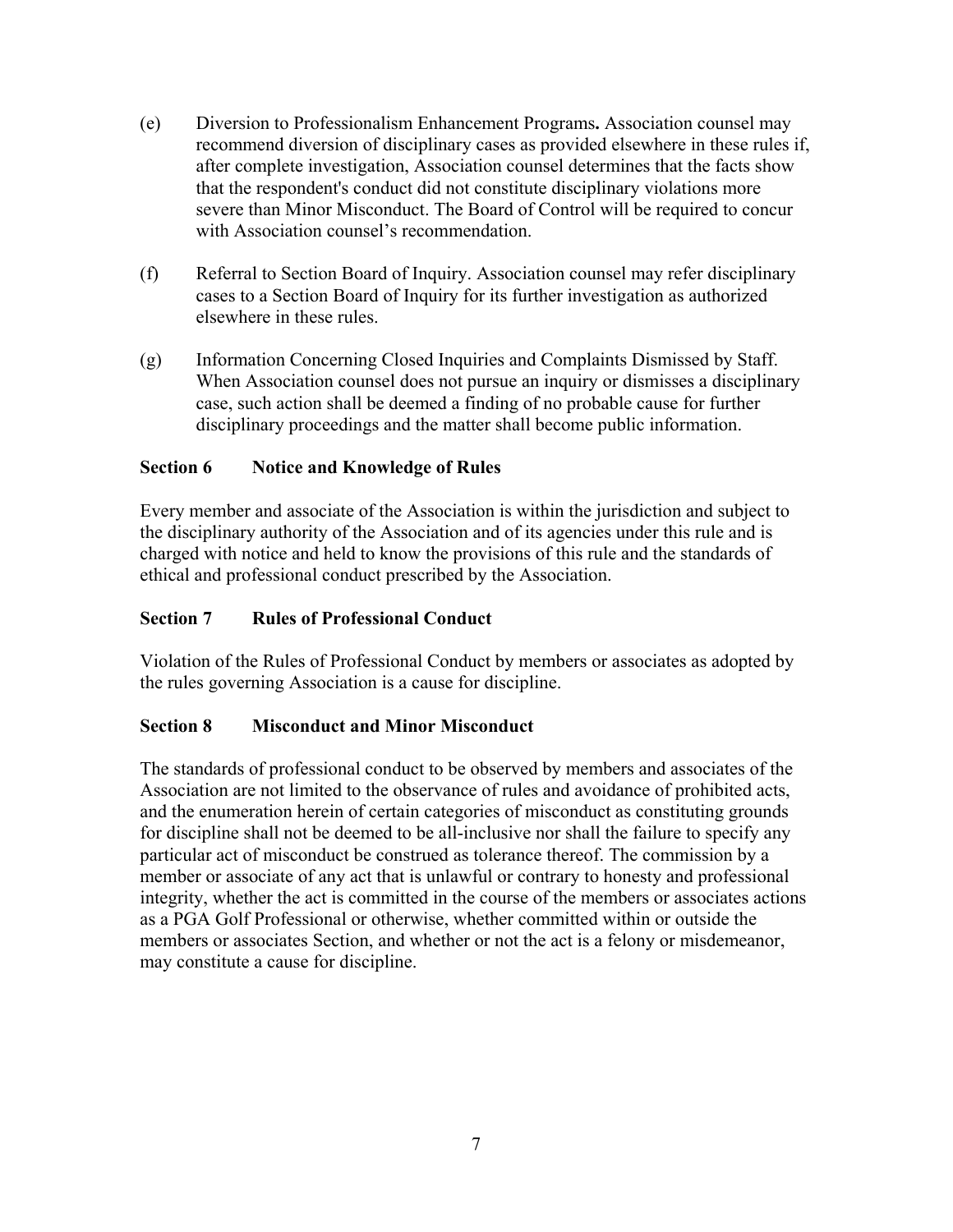## **Section 9 Criminal Misconduct**

Unless modified or stayed by a State Supreme Court as provided elsewhere herein, a determination or judgment of guilt of a member or associate of the Association by a court of competent jurisdiction of any crime or offense that is a felony under the laws of such jurisdiction is cause for automatic expulsion from membership or associateship in the Association. In addition, whether the alleged misconduct constitutes a felony or misdemeanor the Association may initiate disciplinary action regardless of whether the respondent has been tried, acquitted, or convicted in a court for the alleged criminal offense; however, the Board of Control may, in its discretion, withhold prosecution of disciplinary proceedings pending the outcome of criminal proceedings against the respondent. The acquittal of the respondent in a criminal proceeding shall not necessarily be a bar to disciplinary proceedings nor shall the findings, judgment, or decree of any court in civil proceedings necessarily be binding in disciplinary proceedings.

## **Section 10 Discipline by Foreign or Federal Jurisdiction; Choice of Law**

Disciplinary Authority. A member or associate of the Association is subject to the disciplinary authority of the Association, regardless of where the conduct occurs. A final adjudication in a disciplinary proceeding by a court that a member or associate is guilty of misconduct justifying disciplinary action shall be considered as conclusive proof of such misconduct in a disciplinary proceeding under this rule.

## **Section 11 Generally**

A judgment entered, finding a member or associate of the Association guilty of misconduct, shall include one or more of the following disciplinary measures:

- (a) Admonishments. An order finding Minor Misconduct and adjudging an admonishment may direct the respondent to appear before the body that issued the admonishment. A memorandum of administration of an admonishment shall thereafter be made a part of the record of the proceeding.
- (b) Minor Misconduct. Minor Misconduct is the only type of misconduct for which an admonishment is an appropriate disciplinary sanction.
	- (1) Criteria. In the absence of unusual circumstances misconduct shall not be regarded as minor if any of the following conditions exist:
		- (A) the misconduct involves misappropriation of the funds or property of an employer in excess of \$1,000.00;
		- (B) the misconduct resulted in or is likely to result in actual prejudice (loss of money, legal rights, or valuable property rights) to an employer or other person in the amount of \$1,000 or more;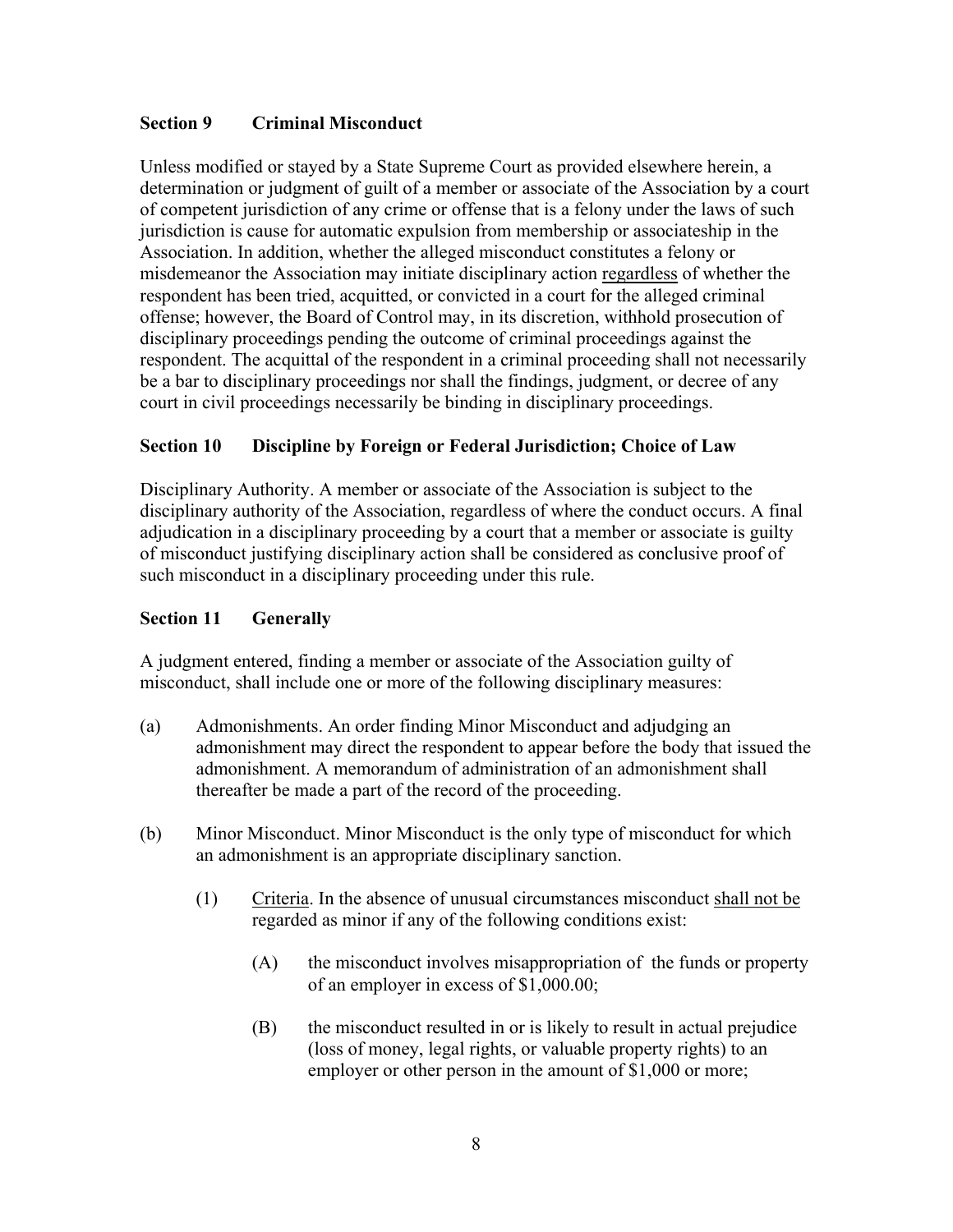- (C) the respondent has been disciplined in the past 3 years from the date that the most recent misconduct occurred;
- (D) the Major Misconduct involved is of the same nature as misconduct for which the respondent has been disciplined in the past 5 years from the date that the most recent misconduct occurred;
- (E) the misconduct includes dishonesty, misrepresentation, deceit, embezzlement or fraud on the part of the respondent; or
- (F) the misconduct constitutes the commission of a felony under applicable law.
- (2) Discretion of Section Board of Inquiry/Board of Control/Board of Directors. Despite the presence of 1 or more of the criteria described in subsection (1) above, a Section Board of Inquiry may investigate a charge for Minor Misconduct or diversion to a professionalism enhancement program when unusual circumstances are present and submit a report of the facts and special circumstances involved to the Board of Control.
- (3) Recommendation of Minor Misconduct. If the Board of Control finds the respondent guilty of Minor Misconduct or if the respondent shall admit guilt of Minor Misconduct and the Board of Control concurs, then the Board of Control shall determine a penalty. The report and finding of Minor Misconduct shall become final unless rejected by the respondent within 15 days after service of the report. If rejected by the respondent, the report shall be referred to Association counsel for a hearing on complaint of Minor Misconduct to be heard by the Board of Control. Association counsel shall prepare the case showing a finding of probable cause. A hearing will be set with the Board of Control and the respondent shall be provided written notice of the time, date, and place of the hearing and shall have the opportunity to appear in person or by tele-conference either with or without counsel. If the report of Minor Misconduct is not rejected by the respondent, notice of the finding of Minor Misconduct along with the penalty rendered by the Board of Control shall be given, in writing, to the complainant.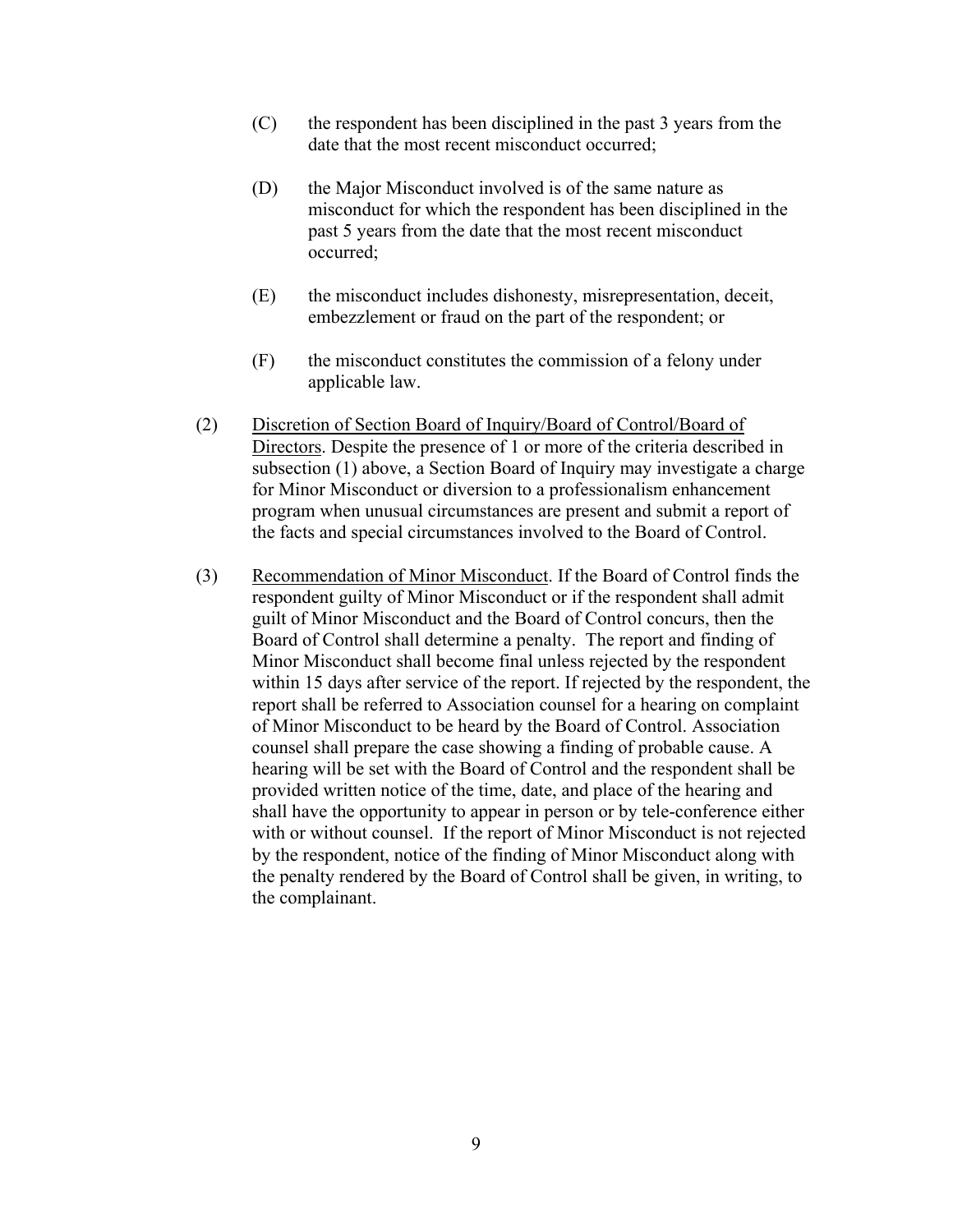- (4) Admission of Minor Misconduct. A respondent may tender a written admission of Minor Misconduct within 15 days after respondent's receipt of a report by the Section Board of Inquiry. The Section Board of Inquiry also will have submitted the same report to the Board of Control. The respondent may tender a written admission of Minor Misconduct to Association counsel or the Board of Control. An admission of Minor Misconduct may be conditioned upon acceptance by the Board of Control, but the respondent may not condition the admission of Minor Misconduct upon the method of administration of the admonishment or upon nonpayment of costs incurred in the proceedings. If a respondent's admission is accepted by the Board of Control, the respondent may not thereafter reject a report of the Board of Control recommending an admonishment for Minor Misconduct. If the admission of Minor Misconduct is rejected, such admission shall not be considered or used against the respondent in subsequent proceedings.
- (c) Minor Misconduct Charges Arising From Section Tournament Events**.** Each Section shall have the exclusive and final jurisdiction for all Section Tournament Disciplinary Matters for "Minor Penalties" as defined in this paragraph and shall follow the procedures set forth in the Code of Ethics Procedure Manual for all such Section tournament program disciplinary matters:
- (d**)** Probation. The respondent may be placed on probation for a stated period of time of not less than 1 month or more than 2 years, which shall be determined by conditions stated in the order. The judgment shall state the conditions of the probation, which may include but are not limited to the following:
	- (1) completion of a professionalism enhancement program as provided elsewhere in these rules;
	- (2) the satisfactory completion of a course of study or a paper on professional ethics approved by the Association;

Failure to observe the conditions of the probation or a finding of probable cause as to conduct of the respondent committed during the period of probation shall terminate the probation. In such event, even though such finding of probable cause shall be made after the expiration of the period of probation, the judgment shall be reconsidered by the Board of Control and an appropriate judgment shall be entered. On termination of probation for failure to observe the conditions of probation or on a finding of probable cause for misconduct committed during the period of probation, the member or associate may be punished for contempt or suspended from membership or assoicateship in the Association, and any such suspension shall continue until the respondent may be reinstated to membership/associateship as provided elsewhere in these rules.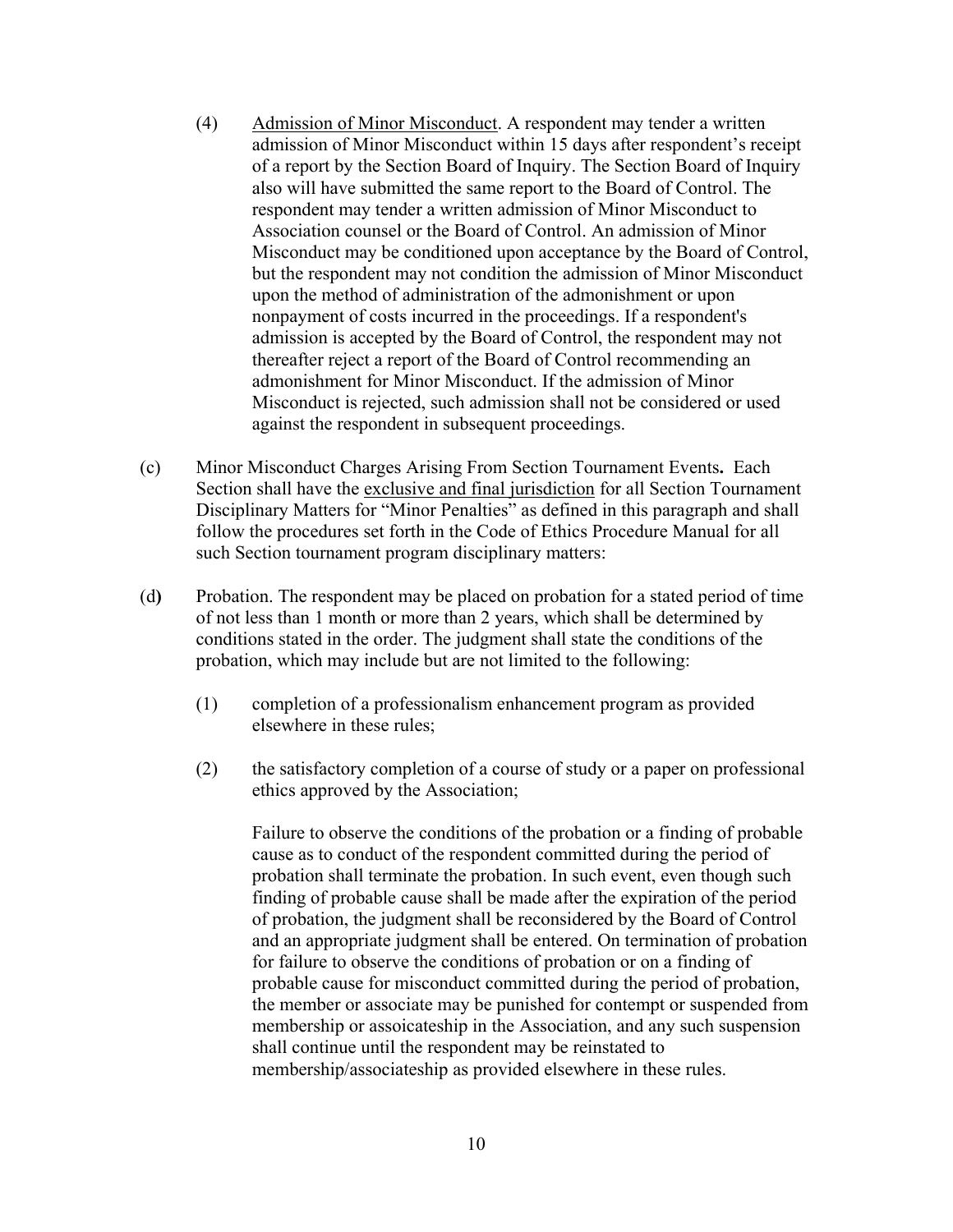- (e) Reprimand. A reprimand shall be administered in the manner prescribed in the judgment but all such reprimands shall be reported to each Section. Due notice shall be given to the respondent of any proceeding before the Board of Control set to administer the reprimand. The respondent shall be offered the opportunity to appear either personally or via conference call before the Board of Control and such appearance shall be made a part of the record of the proceeding.
- (f) Suspension. The respondent may be suspended from membership or associateship for a definite period of time not to exceed two (2) years. During such suspension the respondent shall continue to be a member or associate of the Association but without the privilege of participating in Association and/or Section golf tournaments, and shall not have the right to exercise the rights of membership as set forth in Article VI Section 1 of the Bylaws. Upon the expiration of the suspension period and the satisfaction of all conditions accompanying the suspension, the respondent shall become eligible to all of the privileges of members and associates in Association.
- (g) Permanent Expulsion. A judgment of permanent expulsion terminates the respondent's status as a member or associate of the Association. Permanent expulsion shall preclude readmission. A former member or associate who has not been permanently expelled may only be admitted again upon full compliance with the rules and regulations governing admission to the Association, which shall include, but not necessarily be limited to full completion of all associate program requirements. Except as might be otherwise provided in these rules, no application for readmission may be tendered within 5 years after the date of a suspension in excess of 2 years or such longer period as the Association might determine in the suspension order and thereafter until all ordered restitution and outstanding disciplinary costs have been paid.

### Permanent Expulsion shall be the mandatory sanction for members or associates found guilty of:

- (1)Conviction of theft (inclusive of but not limited to embezzlement, conversion, or any similarly named felony in the nature of theft and misappropriation of funds) from an employer, student, member or guest at a golf facility or from funds or accounts received or disbursed by a member or associate in the course of employment in an amount that exceeds \$1,000 in cash, property, or any other item(s) of value;
- (2) Conviction of any felony of the first degree (or its equivalent in any jurisdiction) where the punishment of such a felony includes either/or (a) death or imprisonment in a state penitentiary or in a state correctional facility where the sentence includes imprisonment for one year or more and/or (b) payment of a fine or restitution of more than \$1,000.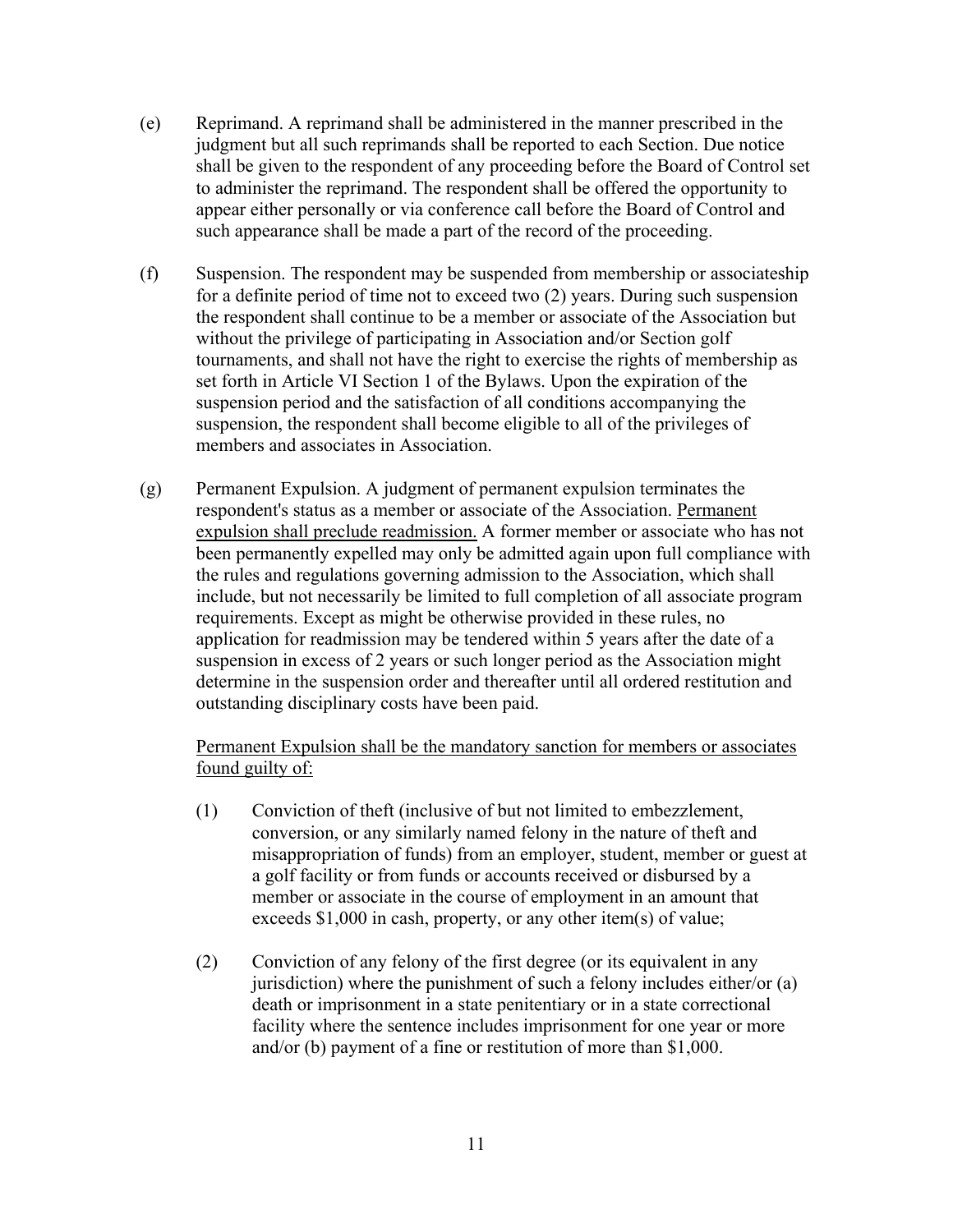- (3) Conviction of any crime of a sexual nature including, but not necessarily limited to (a) aggravated sexual assault crimes; (b) any sexual assault crimes involving the commission of any actions of a sexual nature on a minor (whether a felony or a misdemeanor)
- (4) Conviction of any crime involving physical assault that is a first degree felony as defined in (1) above.
- (5) Conviction of any crime involving the felonious use of a firearm
- (h) Restitution. In addition to any of the foregoing disciplinary sanctions and any disciplinary sanctions authorized elsewhere in these rules, the respondent may be ordered or agree to pay restitution to a complainant or other person if the disciplinary order finds that the respondent has illegally converted the property of others. In such instances the amount of restitution shall be specifically set forth in the disciplinary order or agreement and shall not exceed the amount or the equivalent value of the converted property. The disciplinary order or agreement shall also state to whom restitution shall be made and the date by which it shall be completed. Failure to comply with the order or agreement shall not preclude further proceedings under these rules.
- (i) Disciplinary Resignation**.** A respondent may be allowed to resign membership in Association in lieu of defending against allegations of disciplinary violations. If accepted by the Association, a disciplinary resignation terminates the respondent's status as a member or as an associate of the Association. A former member or associate whose disciplinary resignation has been accepted may only be admitted again upon full compliance with the rules and regulations governing admission to the Association. Notwithstanding the foregoing, in the event that a member or associate was convicted of a felony as set forth in section (g) above "Expulsion", then the former member or associate shall be permanently expelled and shall not be eligible for reinstatement. Disciplinary resignation is the functional equivalent of expulsion in that both sanctions terminate the membership or associateship in the Association and would require readmission to membership or associateship to the Association as otherwise provided in these rules, no application for admission may be tendered within 5 years after the date of the order of the Association that accepted the disciplinary resignation or such additional time as the respondent may have stated in the petition for disciplinary resignation. A petition that states that disciplinary resignation is without leave to apply for readmission shall preclude readmission to the Association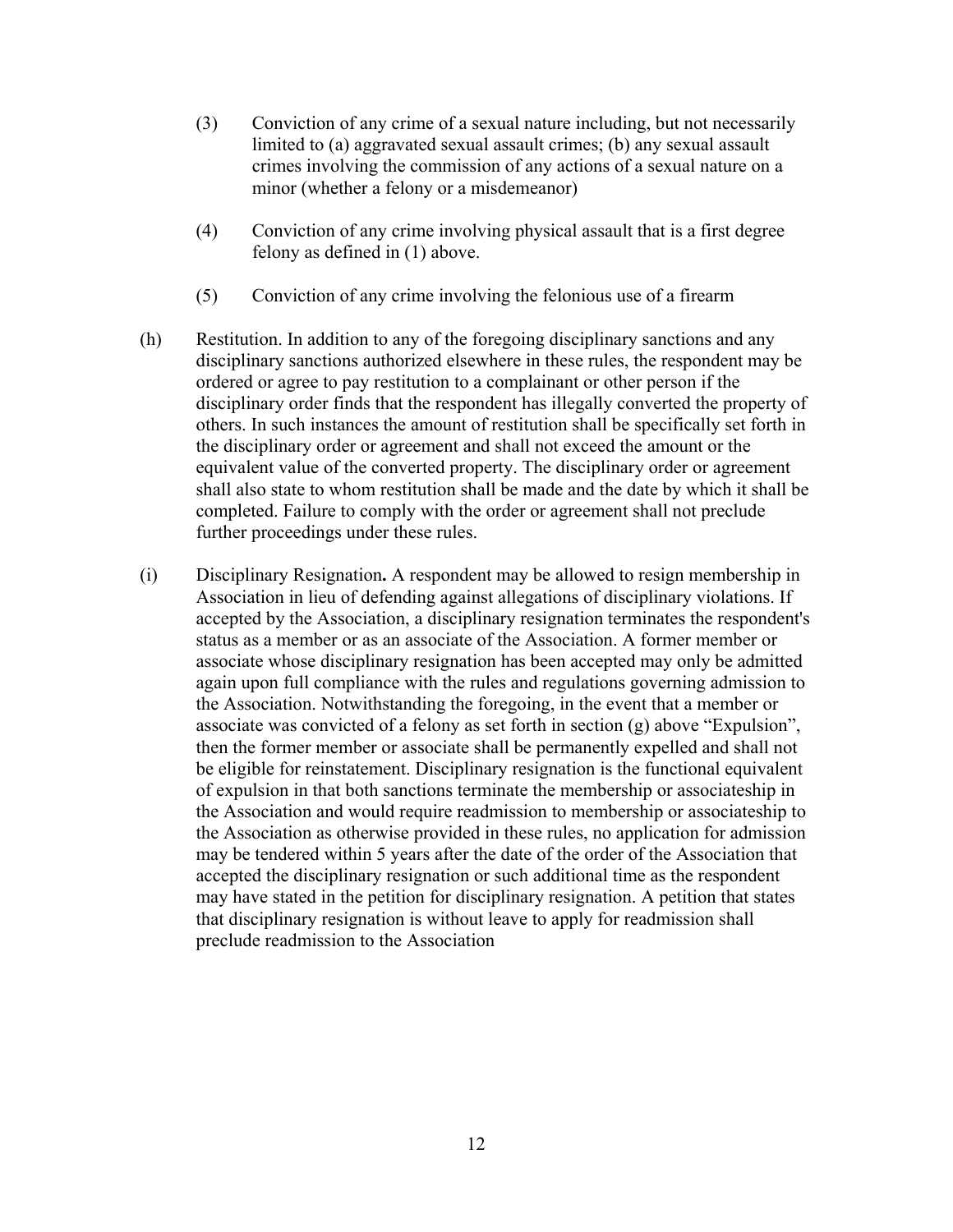### *CODE OF ETHICS REGULATIONS*

## *I: DIVERSION OF DISCIPLINARY CASES TO PROFESSIONALISM ENHANCEMENT PROGRAMS*

- *A. Authority of Board. The Board of Control and the Board of Directors are hereby authorized to sanction professionalism enhancement programs to which eligible disciplinary cases may be diverted as an alternative to disciplinary sanction*
- *B. Types of Disciplinary Cases Eligible for Diversion. Disciplinary cases that otherwise would be disposed of by a finding of Minor Misconduct or by a finding of no probable cause with a letter of advice are eligible for diversion to professionalism enhancement programs.*
- *C. Limitation on Diversion. A respondent who has been the subject of a prior diversion within 5 years shall not be eligible for diversion.*
- *D. Approval of Diversion of Cases at Staffing or Grievance Committee Level Investigations. The Association shall not offer a respondent the opportunity to divert a disciplinary case that is pending at staff or Section Board of Inquiry level investigations to a professionalism enhancement program unless staff counsel and the Board of Control chair concur.*
- *E. Contents of Diversion Recommendation. If a diversion recommendation is approved as provided in subdivision (d), the recommendation shall state the professionalism enhancement program(s) to which the respondent shall be diverted, shall state the general purpose for the diversion, and the costs thereof to be paid by the respondent.*
- *F. Service of Recommendation on and Review by Respondent. If a diversion recommendation is approved as provided in subdivision (d), the recommendation shall be served on the respondent who may accept or reject a diversion recommendation in the same manner as provided for review of recommendations of minor misconduct. The respondent shall not have the right to reject any specific requirement of a professionalism enhancement program.*
- *G. Effect of Rejection of Recommendation by Respondent. In the event that a respondent rejects a diversion recommendation the matter shall be returned for further proceedings under these rules.*
- *H. Effect of Diversion. When the recommendation of diversion becomes final, the respondent shall enter the professionalism enhancement program(s) and complete the requirements thereof. Upon respondent's completion of a professionalism enhancement program, the Association shall terminate its investigation into the matter and its disciplinary files shall be closed indicating the diversion. Diversion into the professionalism enhancement program shall not constitute a disciplinary sanction.*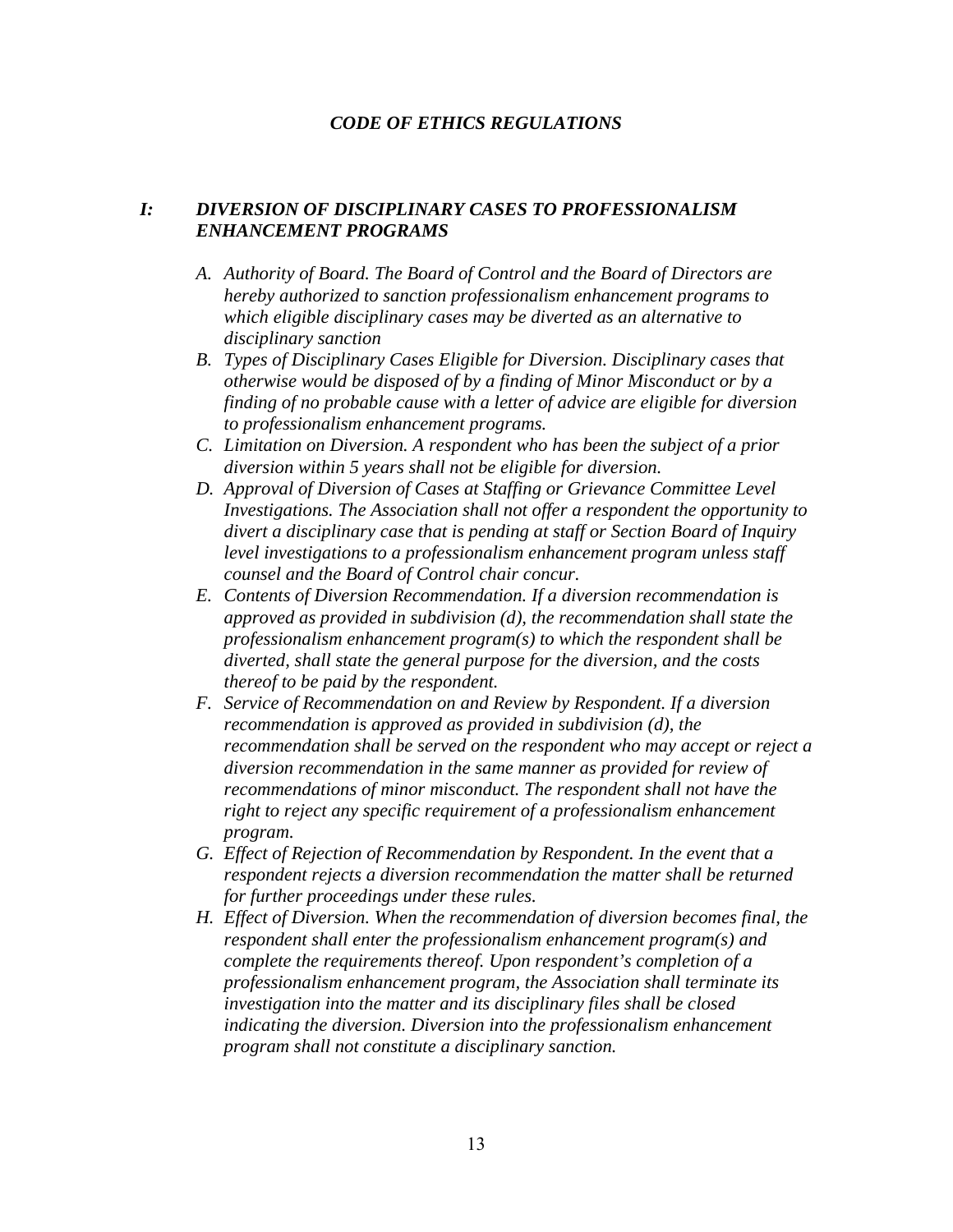- *I. Effect of Completion of the Professionalism Enhancement Program. If a respondent successfully completes all requirements of the professionalism enhancement program(s) to which the respondent was diverted within the time limit prescribed by the Board of Control then the Association's file shall remain closed.*
- *J. Effect of Failure to Complete Professionalism Enhancement Program. If a respondent fails to fully complete all requirements of the professionalism enhancement program(s) to which the respondent was diverted, including the payment of costs thereof, the Association may reopen its disciplinary file and conduct further proceedings under these rules. Failure to complete the professionalism enhancement program shall be considered as a matter of aggravation when imposing a disciplinary sanction.*
- *K. Costs of Professionalism Enhancement Programs. The Association will determine the costs of professionalism enhancement programs and publish the amount of the costs thereof that shall be assessed against and paid by a respondent. The Association reserves the right to use the services of third parties to provide the professionalism enhancement programs and the respondent shall remit payment directly to such Association approved third party in that event.*

### *II. CONFIDENTIALITY*

*A. Scope of Confidentiality. All matters including files, preliminary investigation reports, interoffice memoranda, records of investigations, and the records in hearings and other proceedings under these rules, except those disciplinary matters conducted in courts or in other tribunals, are the property of the Association. All of those matters shall be confidential and shall not be disclosed except as provided herein. When disclosure is permitted under these rules, it shall be limited to information concerning the status of the proceedings and any information related to the disclosure of the final judgment as set forth herein.* 

*Nothing in these rules shall prohibit the complainant, respondent, or any witness from disclosing the existence of proceedings under these rules, or from disclosing any documents or correspondence served on or provided to those persons.* 

- *a. Pending Investigations. Disciplinary matters pending at the initial investigatory and Section Board of Inquiry levels shall be treated as confidential by the Association, unless any information is required to be disclosed to a court or tribunal, or any other governmental authority.*
- *b. Minor Misconduct Cases. Any case in which a finding of Minor Misconduct has been entered shall be reported in a case decision book (which may be a written publication or an electronic publication at the discretion of the Association), which shall not include the name of the member or of the associate, but will include a summary of the facts of the case and the penalty assessed in the case.*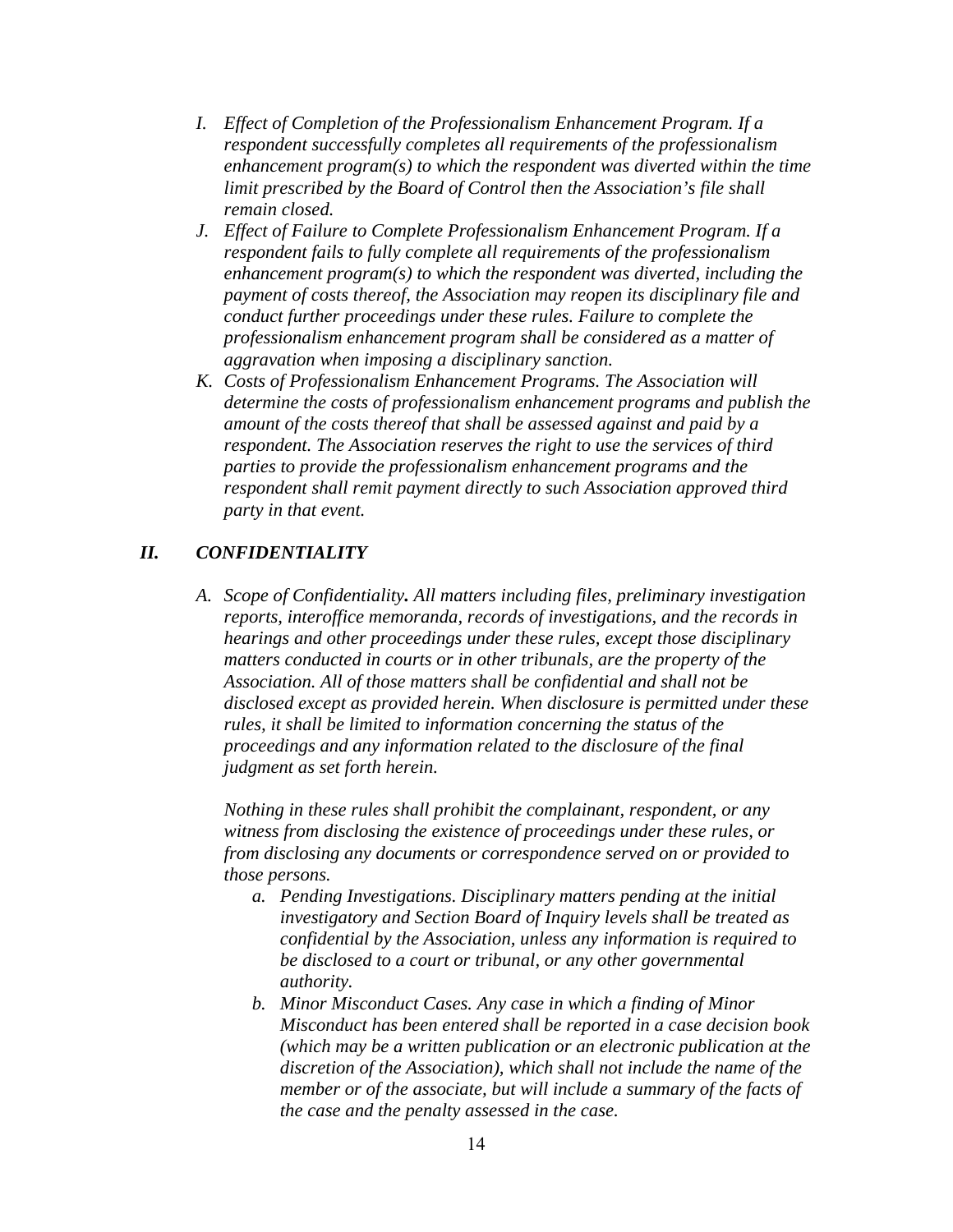- *c. Probable Cause Cases. Any disciplinary case in which a finding of probable cause for further disciplinary proceedings has been entered shall be public information. For purposes of this subdivision a finding of probable cause shall be deemed to have been made in those cases for the filing of a formal complaint without the prior necessity of a finding of probable cause.*
- *d. No Probable Cause Cases. Any disciplinary case that has been concluded by a finding of no probable cause for further disciplinary proceedings shall be public information.*
- *e. Diversion or Referral to Professional Enhancement Program. Any disciplinary case that has been concluded by diversion to a professionalism enhancement program shall be public information upon the entry of such a recommendation.*
- *f. Proceedings on Determination or Adjudication of Guilt of Criminal Misconduct. Proceedings on determination or adjudication of guilt of criminal misconduct, as provided elsewhere in these rules, shall be public information.*
- *g. Professional Misconduct in Foreign Jurisdiction. Proceedings based on disciplinary sanctions entered by a foreign court or other authorized disciplinary agency, as provided elsewhere in these rules, shall be public information.*
- *h. Reinstatement Proceedings. Reinstatement proceedings, as provided elsewhere in these rules, shall be public information.*
- *i. Disciplinary Resignations. Proceedings involving petitions for disciplinary resignation, as provided elsewhere in these rules, shall be public information for matters where a felony conviction is involved.*
- *B. Public Record. The public record shall consist of the record before a Section Board of Inquiry, the record before the Board of Control, the record before the Board of Directors, and any reports, correspondence, papers, recordings, and/or transcripts of hearings furnished to, served on, or received from the respondent or the complainant.*
- *C. Limitations on Disclosure. Any material provided to the Association that is confidential under applicable law shall remain confidential and shall not be disclosed except as authorized by the applicable law. If this type of material is made a part of the public record, that portion of the public record may be sealed by the grievance committee chair, or the Association.*
- *D. Response to Inquiry. Authorized representatives of the Association shall respond to specific inquiries concerning matters that are in the public domain, but otherwise confidential under the rules, by acknowledging the status of the proceedings.*
- *E. Notice to Employers. Employers shall be notified by the Association of a membership suspension of one year or more, permanent suspension, or expulsion of a member or associate at the time that a Code of Ethics action becomes final or at the time when the Association is notified that a member or associate has been convicted of a felony and has been suspended or expelled pursuant to these rules. The notice shall be provided to the employer in*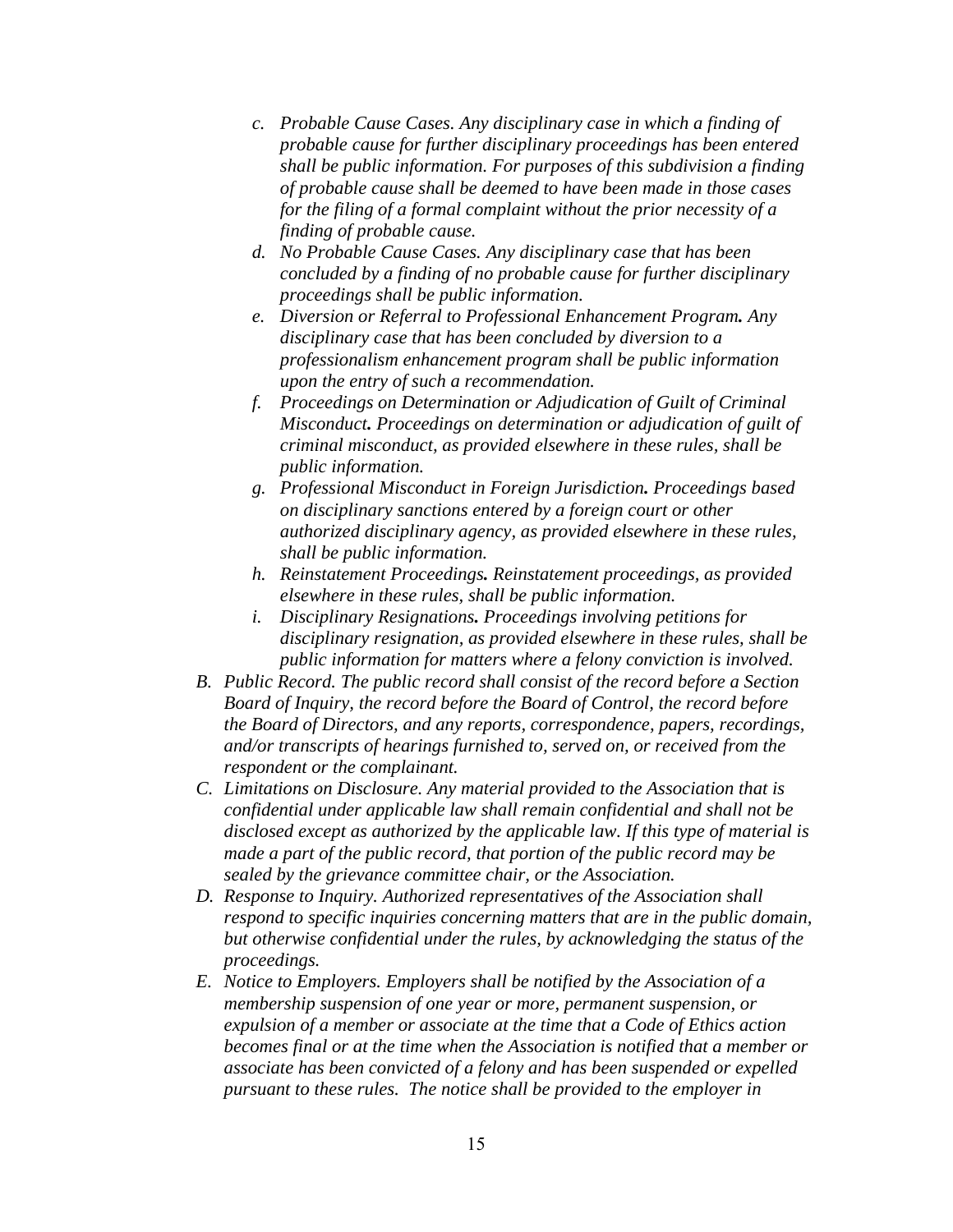*writing within 30-days of receipt of the final decision or of the receipt of evidence of a felony conviction.* 

- *F. Production of Disciplinary Records Pursuant to Subpoena. The Association, pursuant to a valid subpoena issued by a regulatory agency, may provide any documents that are a portion of the public record, even if the disciplinary proceeding is confidential under these rules. The Association may charge a reasonable fee for identification of and photocopying the documents.*
- *G. Evidence of Crime. The confidential nature of these proceedings shall not preclude the giving of any information or testimony to authorities authorized to investigate alleged criminal activity.*
- *H. Chemical Dependency and Psychological Treatment. That a member or associate has voluntarily sought, received, or accepted treatment for chemical dependency or psychological problems shall be confidential and shall not be admitted as evidence in disciplinary proceedings under these rules unless agreed to by the member or associate who sought the treatment.*

*For purposes of this subdivision, a member or associate shall be deemed to have voluntarily sought, received, or accepted treatment for chemical dependency or psychological problems if the member or associate was not under compulsion of law or rule to do so, or if the treatment is not a part of conditional admission to the Association or of a disciplinary sanction imposed under these rules.* 

*It is the purpose of this subdivision to encourage members or associates to voluntarily seek advice, counsel, and treatment available to them, without fear that the fact it is sought or rendered will or might cause embarrassment in any future disciplinary matter.* 

- *I. Response to False or Misleading Statements. If public statements that are false or misleading are made about any otherwise confidential disciplinary case, the Association may disclose all information necessary to correct such false or misleading statements.*
- *J. Disclosure by Waiver of Respondent. Upon written waiver executed by a respondent, the Association may disclose the status of otherwise confidential disciplinary proceedings and provide copies of the public record to the respondent's current and/or former employers or any other person or entity listed in the waiver.*

## *III PROCEDURES UPON CRIMINAL OR PROFESSIONAL MISCONDUCT; DISCIPLINE UPON DETERMINATION OR JUDGMENT OF GUILT OF CRIMINAL MISCONDUCT*

### *A. Definitions.*

*a. Judgment of Guilt. For the purposes of these rules, "judgment of guilt" shall include only those cases in which the trial court in the criminal proceeding enters an order adjudicating the respondent guilty of the offense(s) charged.*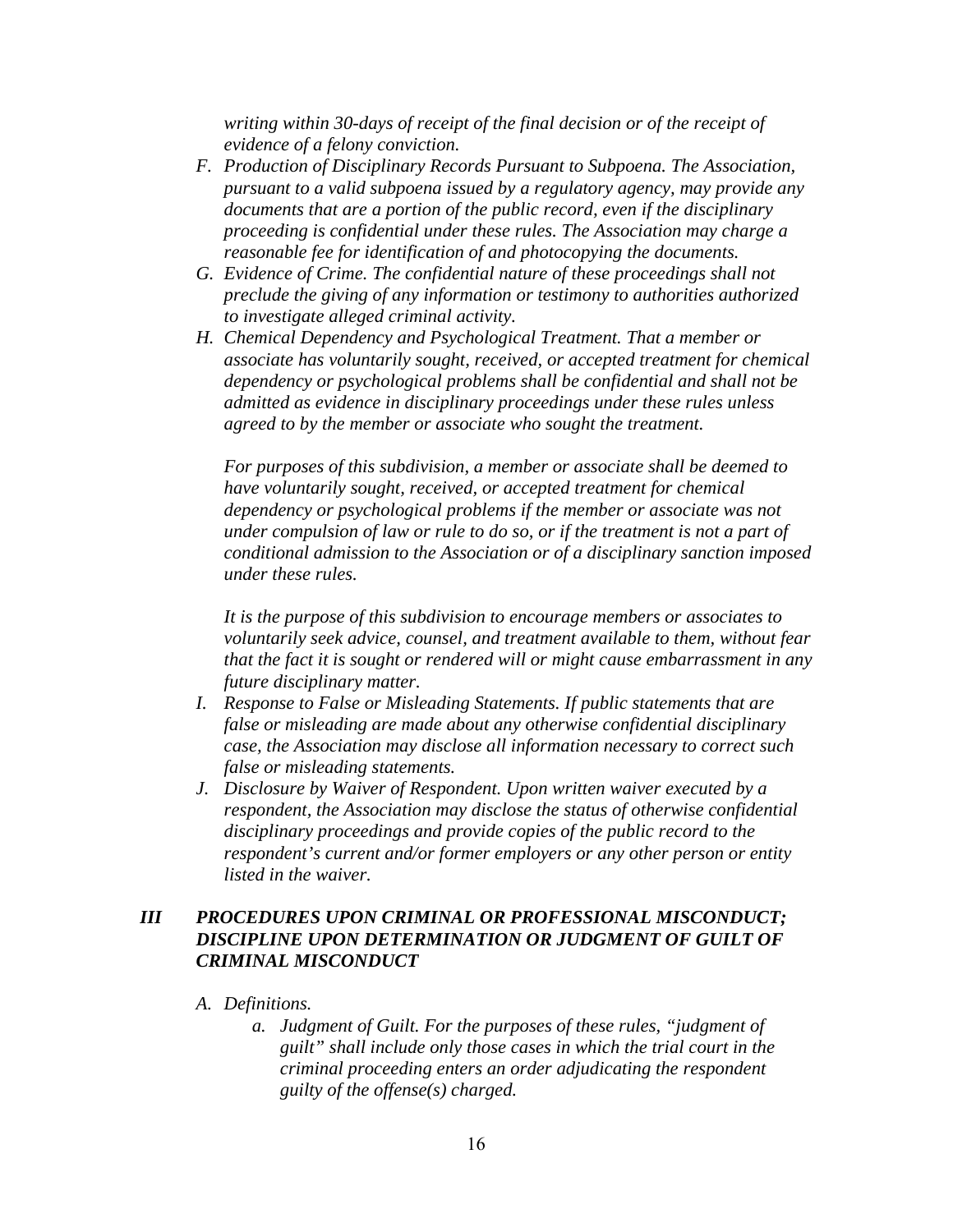- *b. Determination of Guilt. For the purposes of these rules, "determination of guilt" shall include only those cases in which the trial court in the criminal proceeding enters an order withholding adjudication of the respondent's guilt of the offense(s) charged.*
- *c. Convicted Member or Associate. For the purposes of these rules, "convicted member or associate" shall mean a member or associate who has had either a determination or judgment of guilt entered by the trial court in the criminal proceeding.*
- *B. Determination or Judgment of Guilt. Determination or judgment of guilt of a member or associate of the Association by a court of competent jurisdiction upon trial of or plea to any crime or offense that is a felony under the laws of any State, or under the laws in which any other court making such determination or entering such judgment exercises its jurisdiction, shall be conclusive proof of guilt of the criminal offense(s) charged for the purposes of these rules.*
- *C. Notice of Determination or Judgment of Guilt. Upon the entry of a determination or judgment of guilt against a member or associate of the Association by a court of competent jurisdiction upon trial of or plea to any offense that is a felony under the laws applicable to such court, such convicted member or associate shall within 30 days of such determination or judgment notify the Secretary of the Association of such determination or judgment. Notice shall include a copy of the order(s) whereby such determination or judgment was entered.*
- *D. Suspension by Judgment of Guilt (Felonies). Upon receiving notice that a member or associate of the Association has been determined or adjudicated guilty of a felony, Association counsel will file a "Notice of Determination or Judgment of Guilt" to the Board of Control. A copy of the judgment shall be attached to the notice. Upon the filing with the Board of Control by Association Counsel and service upon the respondent of a notice of determination or judgment of guilt for offenses that are felonies under applicable law, the respondent shall stand suspended as a member of the Association on the eleventh day after filing of the notice of determination or judgment of guilt unless the respondent shall, on or before the tenth day after filing of such notice, file a petition to terminate or modify such suspension.*
- *E. Petition to Modify or Terminate Suspension.* 
	- *a. At any time after the filing of a notice of determination or judgment of guilt, the respondent may file a petition with the Board of Control to modify or terminate such suspension and shall serve a copy thereof upon the Secretary of the Association.*
	- *b. If such petition is filed on or before the tenth day following the filing of the notice, the suspension will be deferred until entry of an order on the petition.*
	- *c. If such petition is filed after the tenth day following the filing of the notice of judgment of guilt, the suspension shall remain in effect pending disposition of the petition. Modification or termination of the suspension shall be granted only upon a showing of good cause.*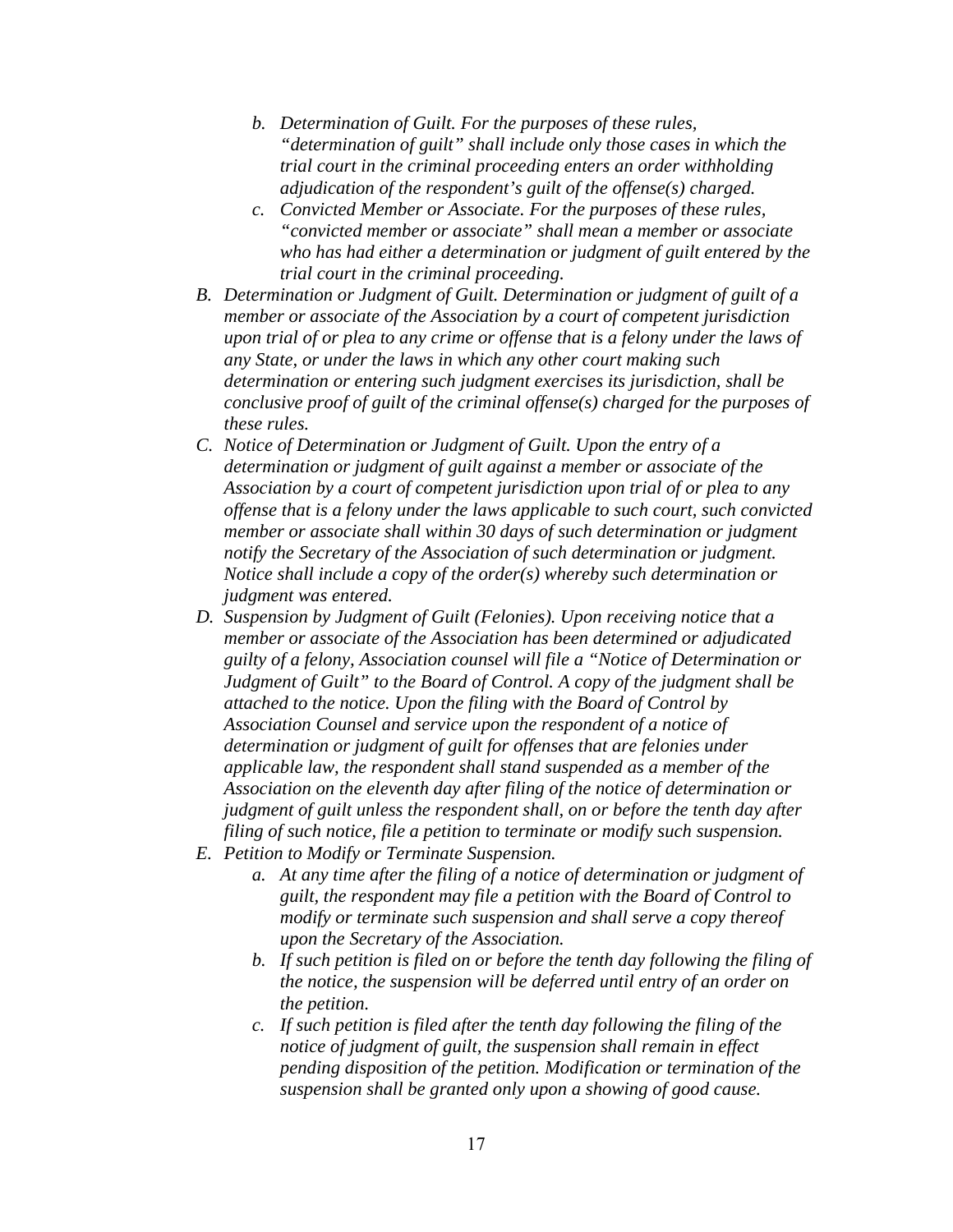- *d. Felony convictions set forth in Article II Section 11(b) (1) (A) (F) shall be automatic permanent expulsions from PGA Membership/Associateship and there shall be no right to appeal from an automatic permanent expulsion under these rules.*
- *F. Response to Petition to Modify or Terminate Automatic Suspension. The Association shall be allowed 20 days from the filing of a petition to modify or terminate automatic suspension to respond to the same. Association counsel will oppose all petitions to modify or withhold an automatic suspension on a notice of determination or judgment of guilt unless recommended by the designated reviewer and the Board of Control concurs in not opposing such a petition.*
- *G. Term of Suspension.* 
	- *a. Maximum Term of Suspension. Unless the Board of Control permits an earlier application for reinstatement, the suspension imposed on the determination or judgment of guilt shall remain in effect for 2 years and thereafter until civil rights have been restored and until the respondent is reinstated under the rules set forth herein.*
	- *b. Continuation During Appeal. A final termination of the criminal cause resulting in the affirmation of a determination or judgment of guilt shall continue the suspension until expiration of all periods for appeal and rehearing.*
	- *c. Continuation of Suspension Until Final Disposition. If an appeal is filed by the respondent from the determination or judgment of the trial court in the criminal proceeding, and on review the cause is remanded for further proceedings, the suspension shall remain in effect until the final disposition of the criminal cause.*
	- *d. Termination and Expunction of Suspension. A final disposition of the criminal cause resulting in acquittal will terminate the suspension. Upon motion of the respondent, the Board of Control may expunge a suspension entered under this rule when a final disposition of the criminal cause has resulted in acquittal.*
	- *e. Effect of Expunction. A respondent who is the subject of a disciplinary history record that is expunged under this rule lawfully may deny or fail to acknowledge the sanctions covered by the expunged record, except when the respondent is a candidate for election or appointment to National office unless the felony conviction included in the list of felonies requiring permanent expulsion as set forth in Rule 2-5.1(g) hereof.*
- *H. Separate Disciplinary Action.* 
	- *a. Initiation of Action. The Association may, at any time, initiate separate disciplinary action against the respondent.*
	- *b. Conclusive Proof of Probable Cause. A determination or judgment of guilt, where the offense is a felony under applicable law, shall constitute conclusive proof of probable cause and the Board of Control may hold a hearing without there first having been a separate finding of probable cause.*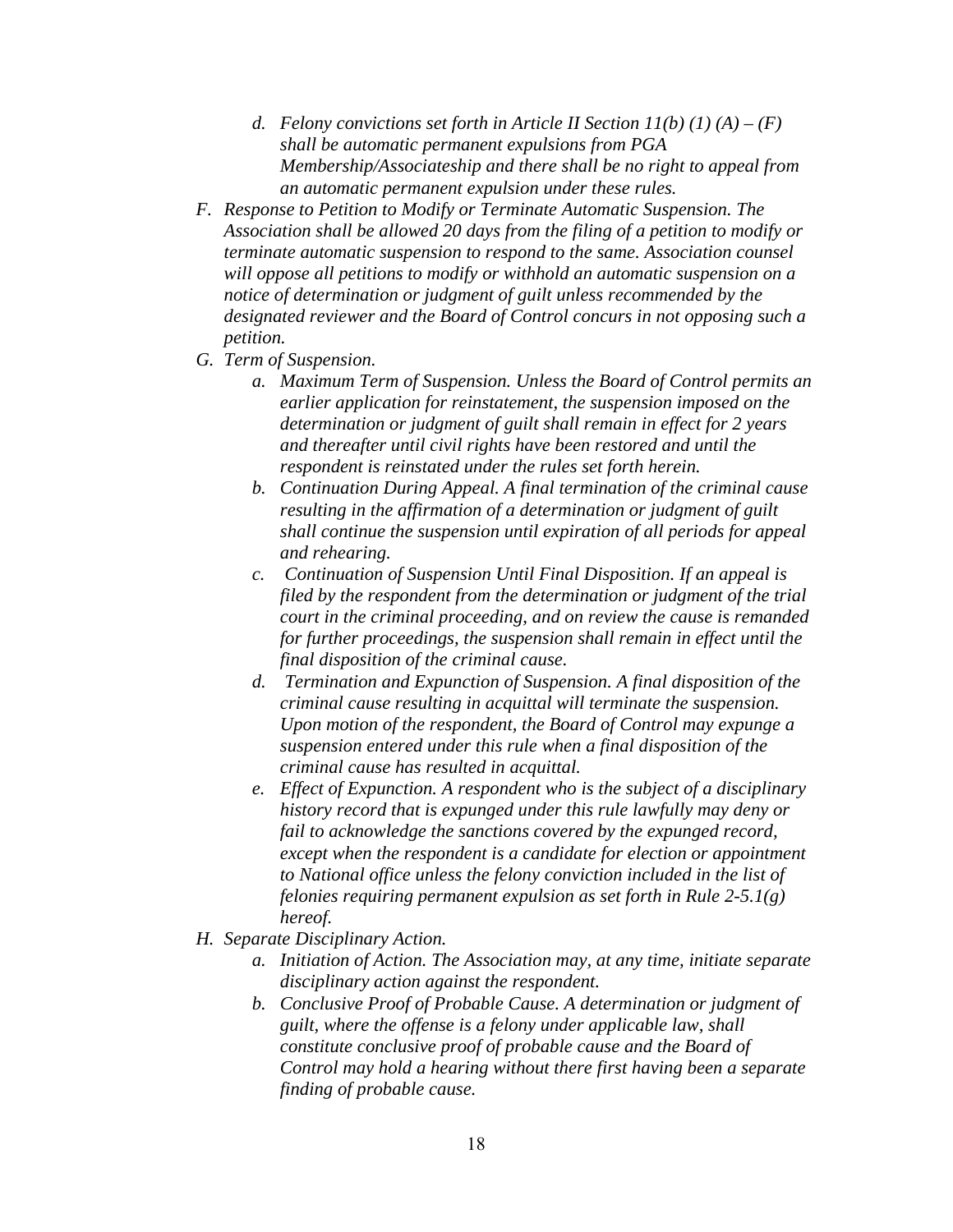*c. Determination or Judgment of Guilt as Evidence. A determination or judgment of guilt, whether for charges that are felony or misdemeanor in nature, shall be admissible in disciplinary proceedings under these rules, and in those cases where the underlying criminal charges constitute felony charges, determinations or judgments of guilt shall, for purposes of these rules, constitute conclusive proof of the criminal offense(s) charged. The failure of a trial court to adjudicate the convicted member or associate guilty of the offense(s) charged shall be considered as a matter of mitigation only.* 

#### *IV CODE OF ETHICS PROCEDURES*

- *A. A Section Board of Inquiry is required to consider all charges of misconduct forwarded to it by Association counsel whether based upon a written complaint or not.*
- *B. Conduct of Investigation. The conduct of the investigation by the Section Board of Inquiry may include, but not necessarily be limited to, gathering of evidence from eyewitnesses to the Section Board of Inquiry the Complaint is filed with. A complaint received by the Section Board of Inquiry direct from a complainant shall be reported by the Section Board of Inquiry or by the Section Executive Director to the appropriate Association counsel. A written report to Association counsel shall include the following information: complainant's name and address, respondent's name, date complaint received by the Section, copy of complaint letter or summary of the oral complaint made, and the name of the Section Board of Inquiry member assigned to the investigation. Formal investigation by a Section Board of Inquiry may proceed after the matter has been referred to Association counsel.*
- *C. Investigation of the conduct in question. The Section Board of Inquiry shall compile eyewitness testimony and other evidence (such as copies of business records or of financial records that are related to the charge) and include all information acquired in its written report. The findings of the Section Board of Inquiry shall not be bound by the rules of evidence.*
- *D. No Delay for Civil or Criminal Proceedings Required. An investigation shall not be deferred or suspended without the approval of the Board of Control even though the respondent is made a party to civil litigation or is a defendant or is acquitted in a criminal action, notwithstanding that either of such proceedings involves the subject matter of the investigation. Notwithstanding the foregoing, Association counsel may recommend postponing or suspending the action until the conclusion of any criminal or civil court proceedings.*
- *E. Counsel and Investigators. Upon request of a Section Board of Inquiry, Association counsel may provide assistance to the Section Board of Inquiry and/or Section counsel to assist the committee in an investigation. Association counsel shall assist each Section Board of Inquiry in carrying out its investigative and administrative duties.*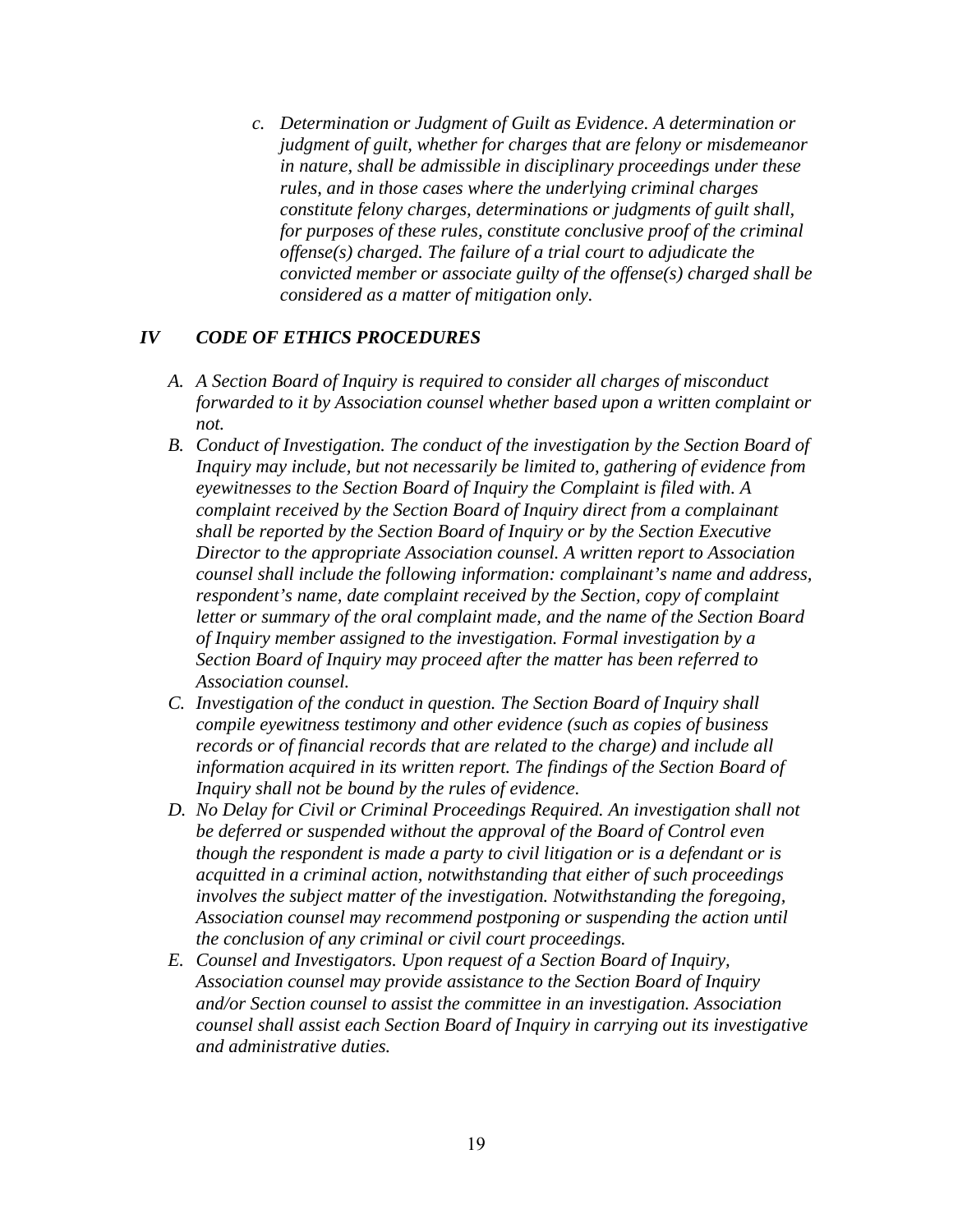- *F. Quorum, Panels, and Vote.* 
	- *a. Quorum. Three members of the Section Board of Inquiry shall constitute a quorum.*
	- *b. Panels. The Section Board of Inquiry may be divided into panels of not fewer than 3 members. Division of the Section Board of Inquiry into panels shall only be upon concurrence of the Designated Reviewer and the chair of the Section Board of Inquiry. The Chair of the Section Board of Inquiry shall be appointed by the Section President.*
	- *c. Determination of Probable Cause. All findings of probable cause shall be made by affirmative vote of a majority of the Section Board of Inquiry members present, which majority must number at least 2 members. If the Section Board of Inquiry determines that probable cause exists in the matter, then it should include this finding in its report to the Board of Control. Likewise if the Section Board of Inquiry determines that no probable cause exists, then it shall indicate that in its report to the Board of Control.*
- *G. Rights and Responsibilities of the Respondent. The respondent may be required to submit evidence or written testimony to the Section Board of Inquiry. At a reasonable time before any finding of probable cause is made, the respondent shall be advised of the conduct that is being investigated and the rules that may have been violated. The respondent shall be provided with all materials considered by the Section Board of Inquiry and shall be given an opportunity to make a written statement, sworn or unsworn, explaining, refuting, or admitting the alleged misconduct.*
- *H. Rights of the Complaining Witness. The complaining witness is not a party to the disciplinary proceeding. Unless it is found to be impractical by the chair of the grievance committee due to unreasonable delay or other good cause, the complainant shall be granted the right to be present at any grievance committee hearing when the respondent is present before the committee. Neither unwillingness nor neglect of the complaining witness to cooperate, nor settlement, compromise, or restitution, will excuse the completion of an investigation. The complaining witness shall have no right to appeal.*
- *I. Finding of No Probable Cause.* 
	- *a. Authority of Section Board of Inquiry. A Section Board of Inquiry may conclude that no probable cause exists to believe that the respondent has violated these rules. If the Section Board of Inquiry determines that no probable cause exists, then it shall submit this finding in its report to the Board of Control.*
	- *b. Submission of Report to the Board of Control. The Section Board of Inquiry shall submit its report to Association counsel and to the Board of Control indicating that it did not find probable cause in its investigation.*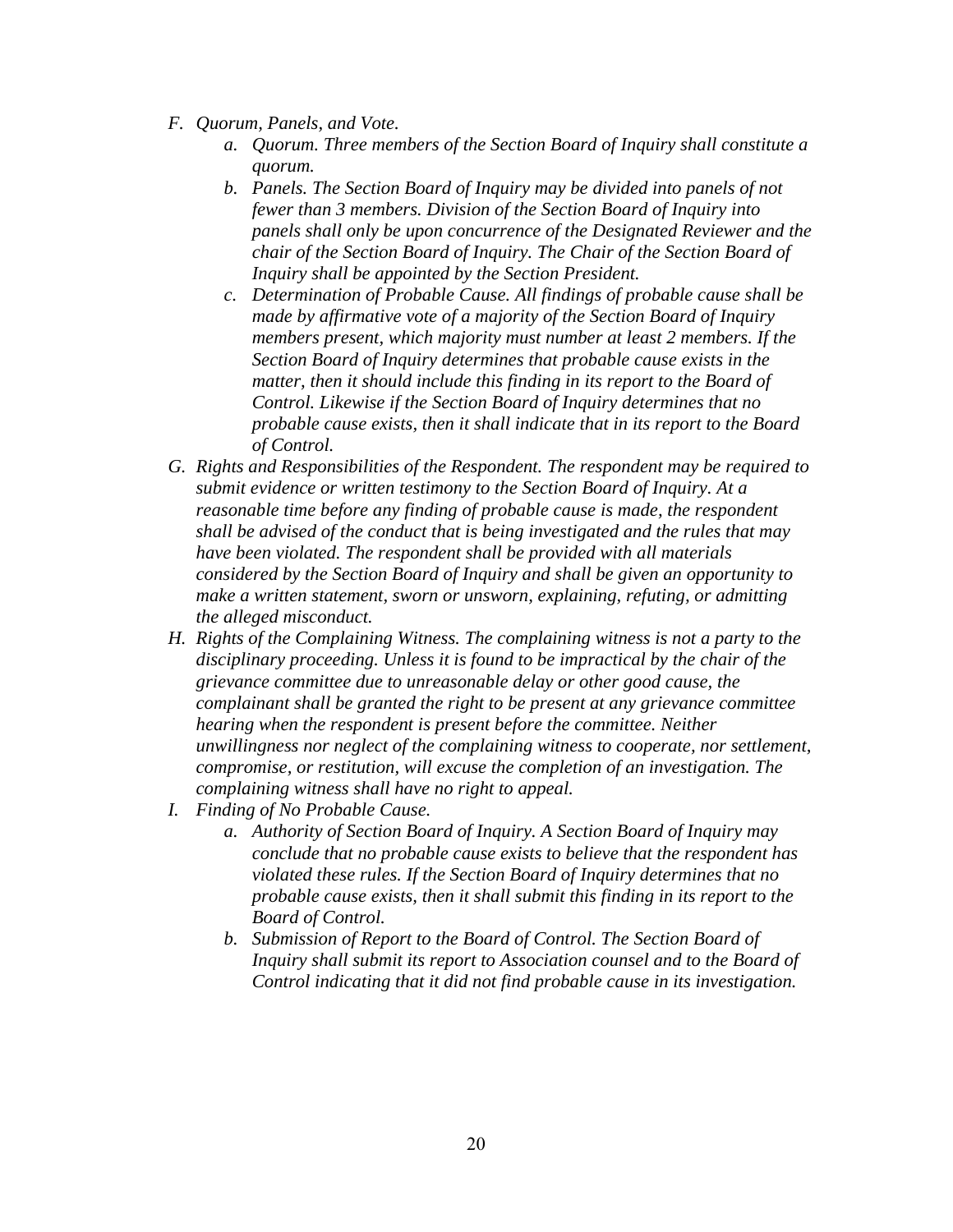- *c. Effect of No Probable Cause Finding. A finding of no probable cause by a Section Board of Inquiry shall not preclude the Board of Control from hearing the case if the Board of Control reviews the report and determines that probable cause exists.*
- *d. Disposition of Committee Files. Upon the termination of the Section Board of Inquiry's investigation, the committee's file shall be forwarded to Association counsel.*
- *J. Letter Reports in No Probable Cause Cases. Upon finding of no probable cause by the Board of Control, Association counsel will submit a letter report of the no probable cause finding to the complainant, presiding member, investigating member, and the respondent, including any documentation deemed appropriate by Association counsel and explaining why the complaint did not warrant further proceedings. Reports issued by a Section Board of Inquiry in connection with findings of no probable cause shall be signed by the presiding member of the committee. Letter reports and letters of advice shall not constitute a disciplinary sanction.*
- *K. Preparation, Forwarding, and Review of Section Board of Inquiry Complaints. If a Section Board of Inquiry finds probable cause, the committee shall promptly prepare a record of its investigation and a formal complaint. The record before the Section Board of Inquiry shall consist of all reports, correspondence, papers, and/or recordings furnished to or received from the respondent. The Chair of the Section Board of Inquiry shall submit its report to Association counsel and to the Board of Control for action.*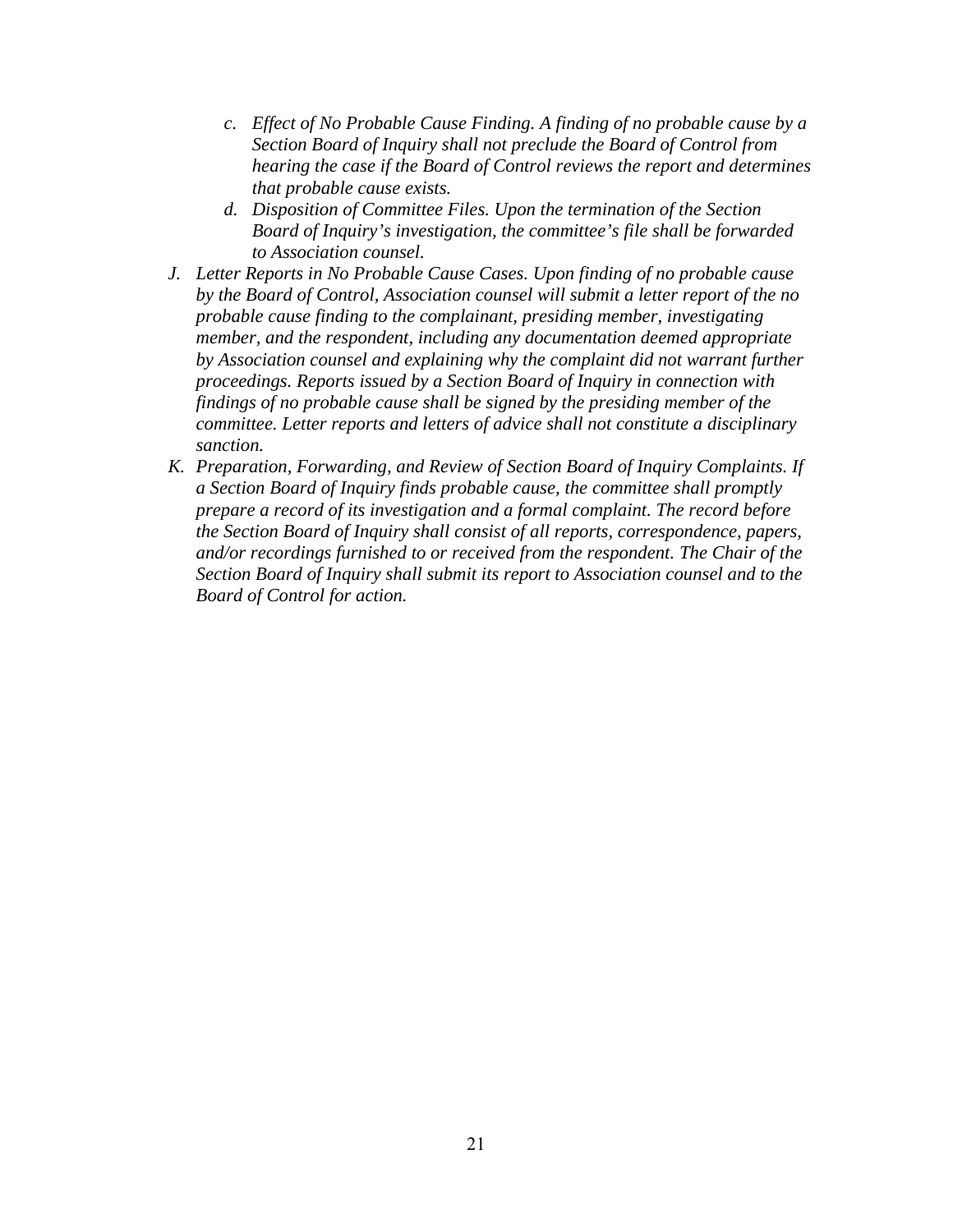#### *Section Tournament Policy*

*\_\_\_\_\_\_\_\_\_\_\_\_\_\_\_\_\_\_\_\_\_\_\_\_\_\_\_\_\_\_\_\_\_\_\_\_\_\_\_\_\_\_\_\_\_\_\_\_\_\_\_\_\_\_\_\_\_\_\_\_\_\_\_\_\_\_\_\_\_\_\_\_* 

#### *Discipline, Penalties, and Appeals*

*Each PGA of America Member or Associate Participant ("Participant") in a Section golf tournament acknowledges the right and authority of the Section to (i) fine and suspend from tournament play; and/or to (ii) fine and permanently bar the Participant from Section tournaments. Any Participant in a Section event hereby releases the PGA of America Section, the PGA of America, the PGA Tournament Corporation, Inc., rules officials, each director, officer, member, employee, agent or representative of any of the foregoing jointly and severally, individually and in their official capacity, of and from any and all claims, demands, damages and causes of action whatsoever, in law or equity, arising out of or in connection with any such decision or action by the Section, PGA of America or any appellate body.* 

*Fines are due and payable within thirty (30) days unless the Participant has made a written appeal. Should the appeal be denied, the fine will be due and payable within thirty (30) days of such denial of appeal; and the Participant will be ineligible to participate in any Section tournament and any other PGA of America tournaments and the tournaments of any other PGA Section until said fine is paid in full.* 

*A. Advance Notification of Proposed Disciplinary Action* 

*Except for penalties under the Rules of Golf and for "Minor Penalties" (as hereafter defined), any Participant subject to disciplinary action or penalty defined as a "Major Penalty" shall first be notified of such proposed action in writing. Such notice may be presented to the Participant by a tournament official. Within thirty (30) days from the receipt of the notice, the Participant shall submit to the Section Tournament Director or the Section Executive Director such facts or evidence of mitigating circumstances as may apply. Within thirty (30) days of receipt of such information from the Participant, the Section Tournament Director or the Section Executive Director shall notify the Participant in writing of the imposition of the proposed disciplinary action or penalty, or that the proposed action has been dismissed. After the imposition of any penalty hereunder, the Participant shall have the right to appeal to the Section Board of Inquiry as set forth in Section E herein.* 

*B. Rules of Golf* 

*Any Participant in a Section tournament who breaches the Rules of Golf of the United States Golf Association or Local Rules in effect for the conduct of such event shall be subject to the penalties provided in such Rules as well as any other penalties imposed by the Section consistent with this policy. The decision of the Section Rules Officials/ and/or the Section Tournament Committee with respect to such Rules breach shall be final and conclusive.*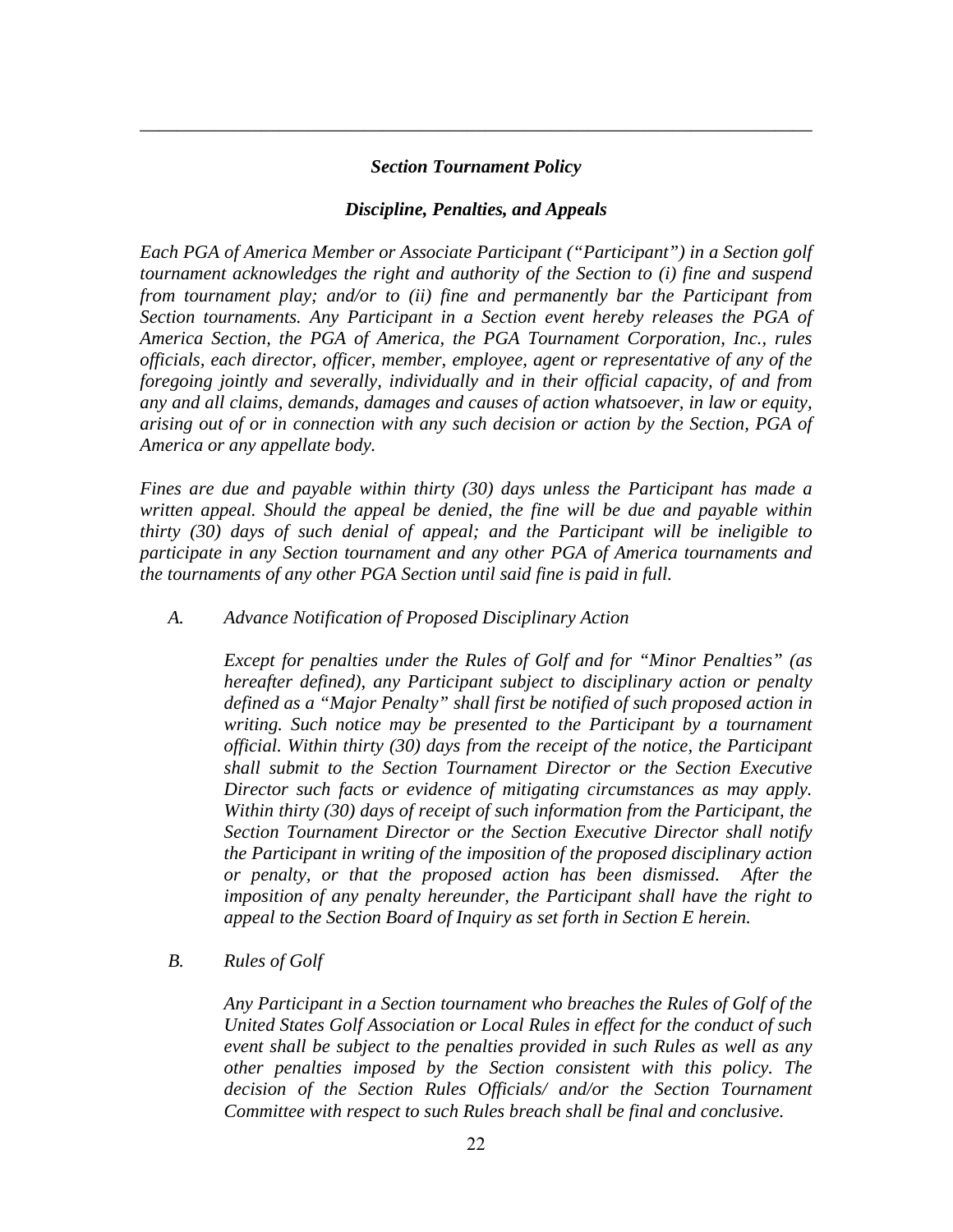### *C. Conduct Unbecoming a Professional*

*Any Participant deemed guilty of conduct unbecoming a professional while participating in a Section tournament or in activities related thereto (e.g. practice rounds, hospitality events, etc.) shall be subject to fine, suspension and/or permanent disbarment from Section tournament play as provided in this policy. A fine of \$100 shall be levied for the first offense. A fine of \$150 shall be levied for the second offense, and a prohibition from participating in Section events for one year shall be levied for the third offense. Any Participant that is found guilty of more than three offenses for conduct unbecoming a professional charge may, at the sole discretion of the Section, be permanently prohibited from participating in all Section and PGA of America tournaments and also may be subject to PGA of America Code of Ethics charges. Notwithstanding the foregoing, the Section reserves the right to pursue Code of Ethics charges against any PGA Member/Associate for conduct charges related to the conduct of any Participant at Section golf tournaments and related events at the sole discretion of the Section in compliance with the procedures for Code of Ethics hearings as set forth in this Article II of the Bylaws.* 

*D. Classes of Penalties for Section Tournament Offenses* 

## *1. MINOR PENALTIES.*

*A Minor Penalty is a fine of not more than \$250 and/or suspension from tournament play for no more than six months. A Minor Penalty may be imposed by the Section tournament officials responsible for the conduct of the tournament.* 

### *2. MAJOR PENALTIES.*

*A Major Penalty is a fine in excess of \$250, suspension from tournament play for more than six months, and/or permanent disbarment from Section tournament play.* 

#### *E. Appeals*

### *1. MINOR PENALTIES.*

*Appeals from Minor Penalties shall be to the Tournament Committee Chairperson (or his/her designee). Such appeal may be in writing or oral. Such appeal shall be received by the Tournament Committee Chair no later than thirty (30) days subsequent to the infraction. The Tournament Committee Chair shall render the decision on appeal in writing within thirty (30) days of the receipt of the appeal and submit a final report to the Section Executive Director. The Section Executive*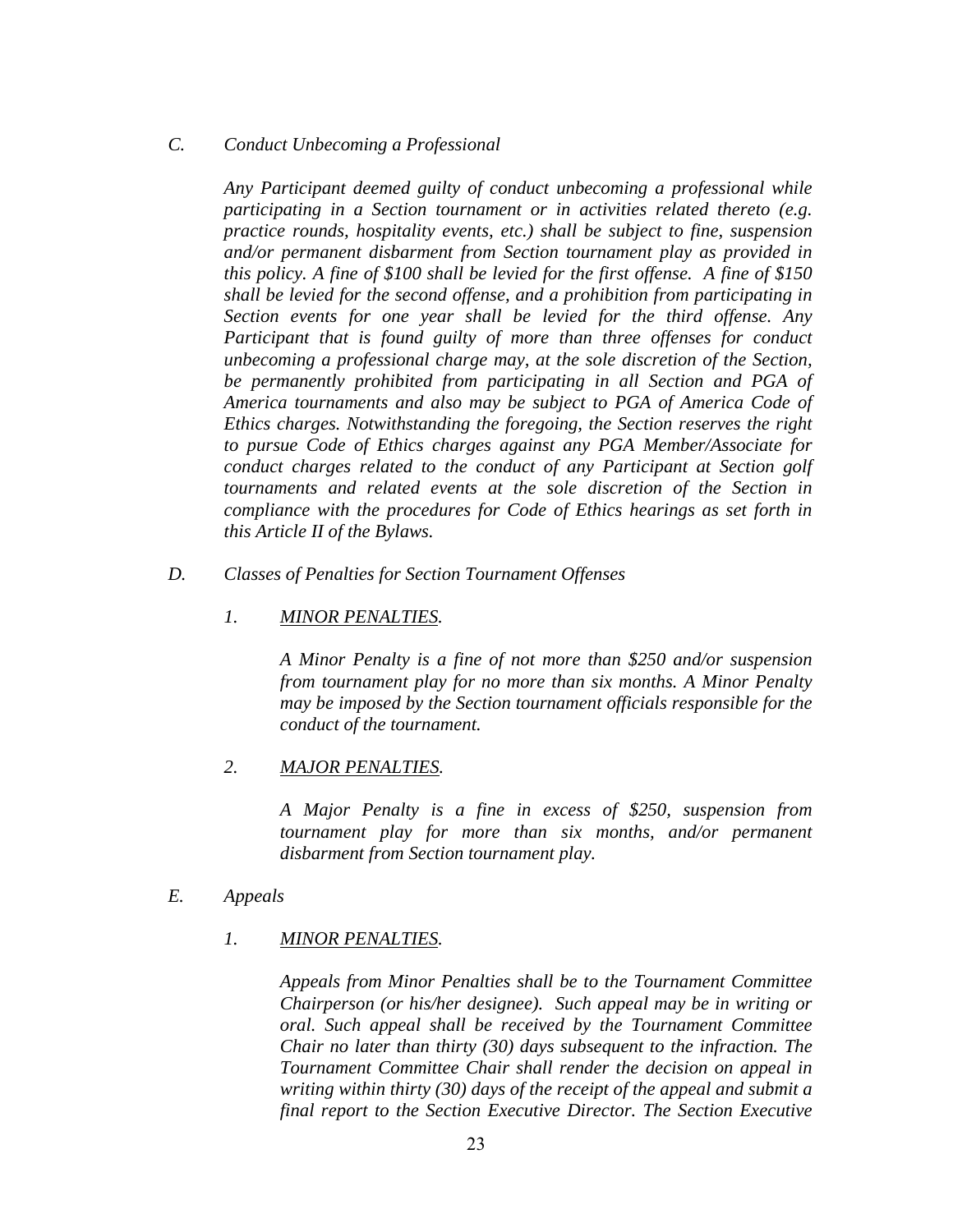*Director shall submit this final report to the Association General Counsel. Such decision shall be final.* 

*Notwithstanding the foregoing, in the event that the Section determines that it would prefer that a Minor Penalty shall be submitted to the Board of Control for a hearing in lieu of action by the Section, then the Section Board of Inquiry will follow the same procedures set forth herein for all matters submitted to the Board of Control for Code of Ethics procedures.* 

#### *2. MAJOR PENALTIES.*

*Within thirty days from the date of notification of a Major Penalty, the*  Participant may submit a written appeal to the Section Board of *Inquiry. Failure to file such an appeal shall be deemed conclusively to be an admission of the charges specified in the notification.* 

*Thereafter, the Section Board of Inquiry will prepare a report of the matter to the Board of Control and the matter will be set for a hearing before the Board of Control in accordance with all applicable procedures set forth herein for ethics appeals heard by the Board of Control. The Board of Control shall hear the appeal either at the next regularly scheduled Board of Control hearing or at an expedited meeting that may be held in person or via conference call at the discretion of the Chair of the Board of Control. The decision of the Board of Control shall be final. An appeal shall operate to stay the effective date of any penalty, except suspension from a Section tournament then in progress or scheduled for the calendar week in which the alleged violation occurred, until after a final decision on the appeal.* 

All fines must be paid within thirty (30) days from the imposition of the fine, or in the event of an appeal, within (30) days from the decision rendered by the Board of Control in the event the Board of Control upholds the findings of the Tournament Committee Chair.

*\_\_\_\_\_\_\_\_\_\_\_\_\_\_\_\_\_\_\_\_\_\_\_\_\_\_\_\_\_\_\_\_\_\_\_\_\_\_\_\_\_\_\_\_\_\_\_\_\_\_\_\_\_\_\_\_\_\_\_\_\_\_\_\_\_\_\_\_\_\_\_\_*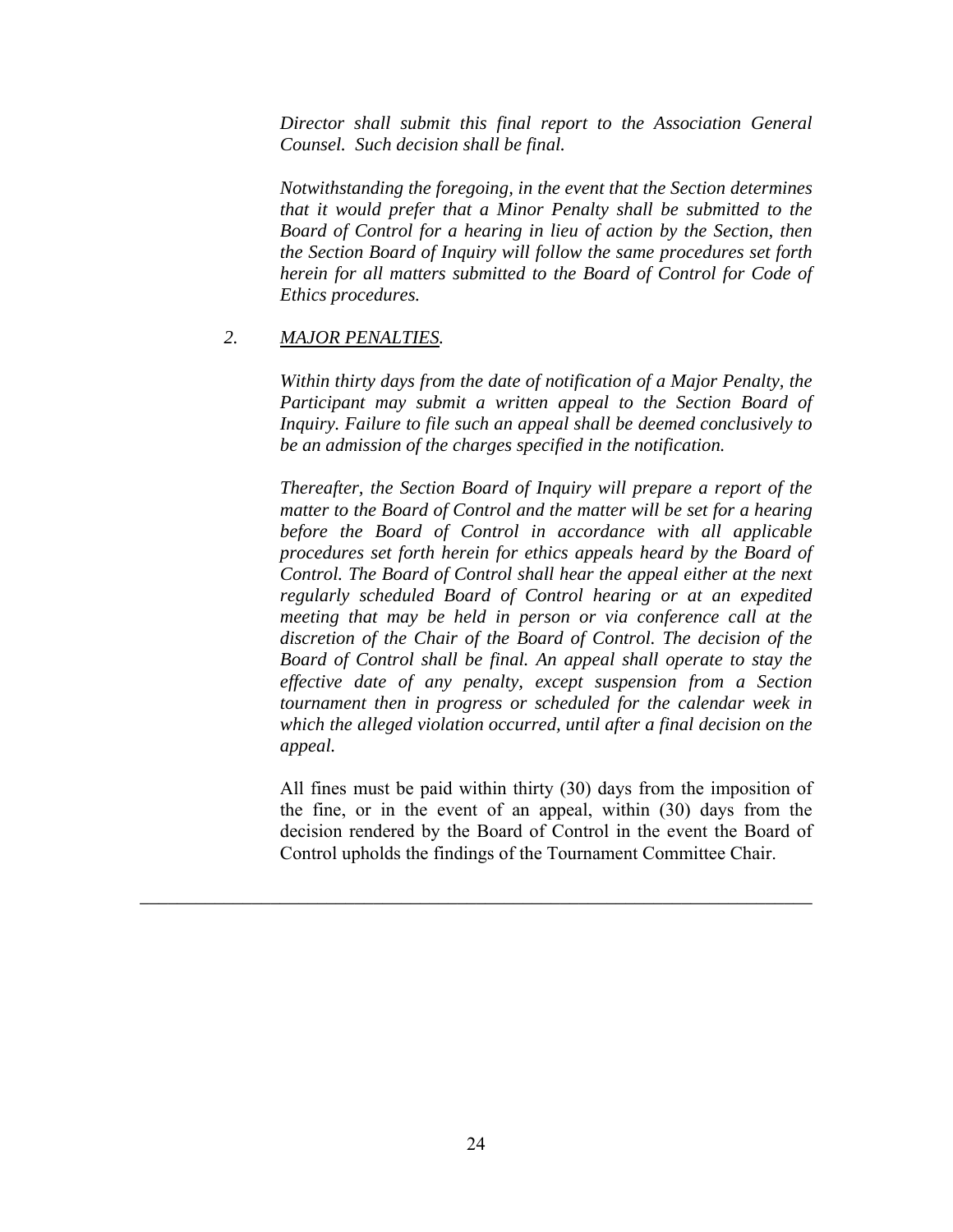## **III**

## **PGA CODE OF ETHICS**

## **STATEMENT OF ETHICS VIOLATION**

## **FACT SHEET**

**\_\_\_\_\_\_\_\_\_\_\_\_\_\_\_\_\_\_\_\_\_\_\_\_\_\_\_\_\_\_\_\_\_\_\_\_\_\_\_\_\_\_\_\_\_\_\_\_\_\_\_\_\_\_\_\_\_\_\_\_\_\_\_\_\_\_** 

**\_\_\_\_\_\_\_\_\_\_\_\_\_\_\_\_\_\_\_\_\_\_\_\_\_\_\_\_\_\_\_\_\_\_\_\_\_\_\_\_\_\_\_\_\_\_\_\_\_\_\_\_\_\_\_\_\_\_\_\_\_\_\_\_\_\_** 

 $\mathcal{L} = \{ \mathcal{L} \mathcal{L} \mathcal{L} \mathcal{L} \mathcal{L} \mathcal{L} \mathcal{L} \mathcal{L} \mathcal{L} \mathcal{L} \mathcal{L} \mathcal{L} \mathcal{L} \mathcal{L} \mathcal{L} \mathcal{L} \mathcal{L} \mathcal{L} \mathcal{L} \mathcal{L} \mathcal{L} \mathcal{L} \mathcal{L} \mathcal{L} \mathcal{L} \mathcal{L} \mathcal{L} \mathcal{L} \mathcal{L} \mathcal{L} \mathcal{L} \mathcal{L} \mathcal{L} \mathcal{L} \mathcal{L} \$ 

 $\mathcal{L} = \{ \mathcal{L} \mathcal{L} \mathcal{L} \mathcal{L} \mathcal{L} \mathcal{L} \mathcal{L} \mathcal{L} \mathcal{L} \mathcal{L} \mathcal{L} \mathcal{L} \mathcal{L} \mathcal{L} \mathcal{L} \mathcal{L} \mathcal{L} \mathcal{L} \mathcal{L} \mathcal{L} \mathcal{L} \mathcal{L} \mathcal{L} \mathcal{L} \mathcal{L} \mathcal{L} \mathcal{L} \mathcal{L} \mathcal{L} \mathcal{L} \mathcal{L} \mathcal{L} \mathcal{L} \mathcal{L} \mathcal{L} \$ 

 $\mathcal{L} = \{ \mathcal{L} \mathcal{L} \mathcal{L} \mathcal{L} \mathcal{L} \mathcal{L} \mathcal{L} \mathcal{L} \mathcal{L} \mathcal{L} \mathcal{L} \mathcal{L} \mathcal{L} \mathcal{L} \mathcal{L} \mathcal{L} \mathcal{L} \mathcal{L} \mathcal{L} \mathcal{L} \mathcal{L} \mathcal{L} \mathcal{L} \mathcal{L} \mathcal{L} \mathcal{L} \mathcal{L} \mathcal{L} \mathcal{L} \mathcal{L} \mathcal{L} \mathcal{L} \mathcal{L} \mathcal{L} \mathcal{L} \$ 

**\_\_\_\_\_\_\_\_\_\_\_\_\_\_\_\_\_\_\_\_\_\_\_\_\_\_\_\_\_\_\_\_\_\_\_\_\_\_\_\_\_\_\_\_\_\_\_\_\_\_\_\_\_\_\_\_\_\_\_\_\_\_\_\_\_\_** 

**Date: \_\_\_\_\_\_\_\_\_\_\_\_\_\_\_\_\_\_\_** 

Name of Member/Associate:

**Member/Associate #: \_\_\_\_\_\_\_\_\_\_\_\_\_\_\_\_\_\_\_\_\_\_\_\_\_\_\_\_\_\_\_\_\_\_\_\_\_\_\_\_\_\_\_\_** 

**Section: \_\_\_\_\_\_\_\_\_\_\_\_\_\_\_\_\_\_\_\_\_\_\_\_\_\_\_\_\_\_\_\_\_\_\_\_\_\_\_\_\_\_\_\_\_\_\_\_\_\_\_\_\_\_\_\_\_\_** 

**Name of Members of Section Board of Inquiry:** 

### **Description of Incident:**

- 1. Where did incident occur?
- 2. When did incident occur?
- 3. Describe the incident in detail. Include the date(s), place(s) and names of any eyewitnesses to the incident.
- 4. Attach written accounts of witnesses.
- 5. Attach written account from the member/associate.

## **Submit To:** PGA General Counsel 100 Avenue of the Champions Palm Beach Gardens, FL 33418